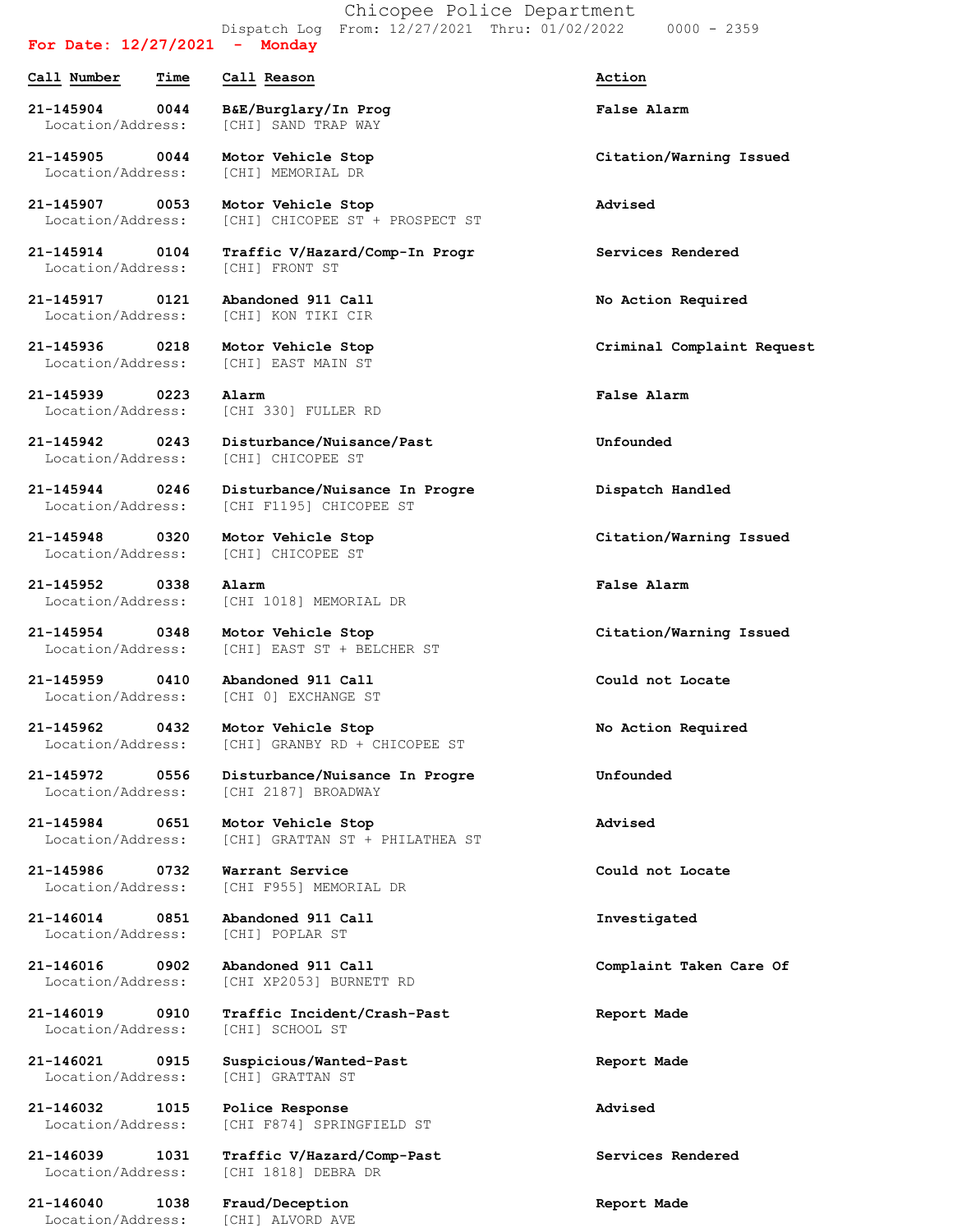Location/Address: [CHI] SHERWOOD ST

**21-146056 1145 Abandoned 911 Call Unfounded** Location/Address: [CHI 39] BROADWAY

**21-146065 1217 Police Response No Action Required**

Location/Address: [CHI] NADEAU DR

**21-146094 1327 Theft/Larceny-Past Advised**

Location/Address: [CHI] WARWICK RD

Location/Address: [CHI] IRWIN ST

Location/Address: [CHI] LUCRETIA AVE

Location/Address: [CHI] MAIN ST

**21-146123 1510 Administrative Assist Given**

**21-146127 1521 Water/Ice/Mud Rescue Dispatch Handled**

**21-146129 1526 Abandoned 911 Call Could not Locate** Location/Address: [CHI] PERCY ST

**21-146045 1109 Suspicious/Wanted-In Progress Could not Locate**

**21-146054 1145 Disturbance/Nuisance In Progre Arrest Made** Location/Address: [CHI] PENNSYLVANIA AVE

**21-146055 1146 Pub Svc/Chk Well Being Urgent Services Rendered** Location/Address: [CHI F1187] NEW LUDLOW RD

**21-146061 1203 Traffic Incident/Crash-Past Report Made** Location/Address: [CHI 174] CENTER ST

**21-146064 1215 Traffic Incident/Crash Services Rendered** Location/Address: [CHI 1255] MEMORIAL DR

Location/Address: [CHI 638] MEMORIAL DR

**21-146076 1243 Suspicious/Wanted-In Progress Services Rendered**

**21-146081 1258 Disturbance/Nuisance In Progre Services Rendered** Location/Address: [CHI 1196] WEST ST

**21-146083 1302 PS/Check Well Being Nonurgent Unfounded** Location/Address: [CHI F1220] JOHNSON RD

**21-146090 1320 Trespass/Unwanted-In Progress Services Rendered** Location/Address: [CHI F162] CENTER ST

**21-146092 1321 Motor Vehicle Stop Advised** Location/Address: [CHI] CHICOPEE ST + E MEADOW ST

Location/Address: [CHI 1191] MEMORIAL DR

**21-146097 1341 Damage/Vand/Mischief/In Prog Report Made**

**21-146098 1341 PS/Check Well Being Nonurgent No Action Required** Location/Address: [CHI F162] CENTER ST

**21-146100 1354 Theft/Larceny-Past Report Made** Location/Address: [CHI 426] MEMORIAL DR

**21-146101 1354 Pub Svc/Chk Well Being Urgent Advised** Location/Address: [CHI F1556] EAST MAIN ST

**21-146106 1431 Suspicious/Wanted-In Progress Unfounded**

**21-146109 1435 Abandoned 911 Call Dispatch Handled** Location/Address: [CHI 644] MEMORIAL DR

**21-146118 1454 Traffic V/Hazard/Comp-In Progr Complaint Taken Care Of**

**21-146124 1459 Traffic V/Hazard/Comp-In Progr Dispatch Handled** Location/Address: [CHI] BROADWAY

**21-146120 1502 Traffic Incident/Crash-Past Advised**

Location/Address: [CHI F1340] CHAPMAN ST

Location/Address: [CHI 351] WEST MAIN ST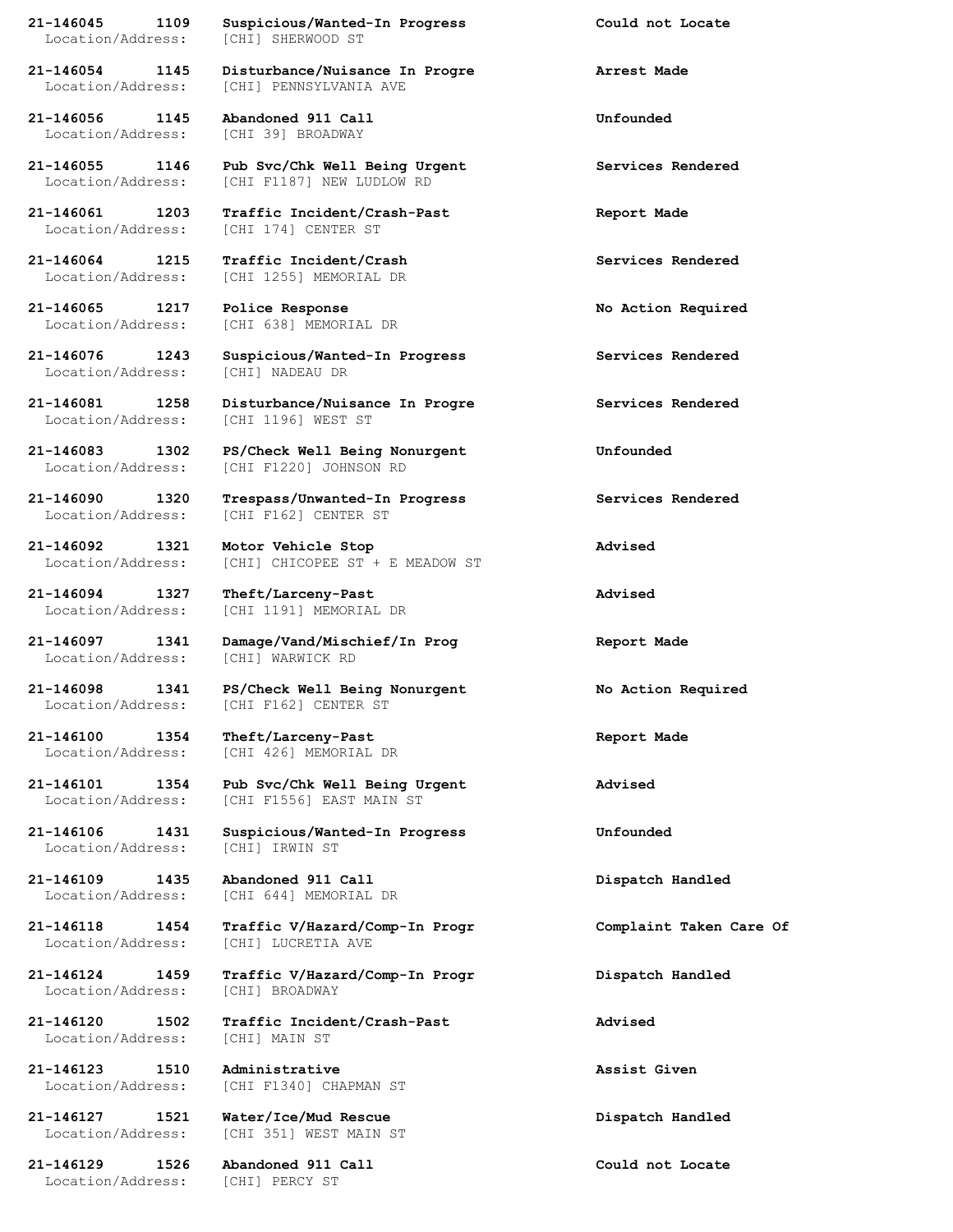Location/Address: [CHI] JULIA AVE

**21-146141 1558 Assault In Progress Report Made** Location/Address: [CHI] NORA ST

Location/Address: [CHI 1767] NORA ST

**21-146149 1607 Assault Past Dispatch Handled** Location/Address: [CHI 1767] NORA ST

**21-146162 1641 Transport Service Transport Complete** Location/Address: [LUD 1] RANDALL RD

**21-146210 1824 Motor Vehicle Stop Citation/Warning Issued**

Location/Address: [CHI 1767] NORA ST

**21-146230 1940 Alarm False Alarm** Location/Address: [CHI] EAST MAIN ST

Location/Address: [CHI] IRENE ST

**21-146238 2017 Assault In Progress No Action Required** Location/Address: [CHI] BRITTON ST

**21-146247 2037 Police Response Could not Locate** Location/Address: [CHI] ELM ST

Location/Address: [CHI] EMPIRE ST

Location/Address: [CHI] STONINA DR

Location/Address: [CHI] THEODORE ST

**21-146264 2216 Alarm Advised**

**21-146135 1539 Theft/Larceny-Past Report Made** Location/Address: [CHI 2054] MCKINSTRY AVE

**21-146140 1558 Theft/Larceny-In Progress Report Made**

**21-146144 1600 Suspicious/Wanted-In Progress Dispatch Handled**

Location/Address: [CHI F659] MEMORIAL DR

**21-146208 1823 Pub Svc/Chk Well Being Urgent Assist Given** Location/Address: [CHI] CLOVER AVE

Location/Address: [CHI] CHICOPEE ST

**21-146212 1829 Traffic V/Hazard/Comp-Past Citation/Warning Issued** Location/Address: [CHI] ALVORD AVE

**21-146219 1901 Abandoned 911 Call Could not Locate** Location/Address: [CHI 2149] RIVER MILLS DR

**21-146220 1906 Theft/Larceny-Past Report Made** Location/Address: [CHI XP1984] CASINO AVE

**21-146225 1922 Suspicious/Wanted-In Progress No Action Required**

**21-146234 1956 Pub Svc/Chk Well Being Urgent Unfounded**

**21-146239 2024 Traffic V/Hazard/Comp-Past Dispatch Handled** Location/Address: [CHI] OLD FIELD RD

**21-146246 2042 Assist Other Agency/Urgent Report Made**

**21-146249 2110 Disturbance/Nuisance/Past Advised**

Location/Address: [CHI 1018] MEMORIAL DR

**21-146263 2213 Suspicious/Wanted-In Progress Advised** Location/Address: [CHI] CHICOPEE ST

Location/Address: [CHI 1394] GRANBY RD

**21-146268 2236 Investigation/Follow Up Advised** Location/Address: [CHI XP1984] CASINO AVE

**21-146198 1744 Motor Vehicle Stop Criminal Complaint Request**

**21-146254 2125 Alarm Cancelled/Cancelled enroute**

**21-146257 2137 Suspicious/Wanted-In Progress Cancelled/Cancelled enroute**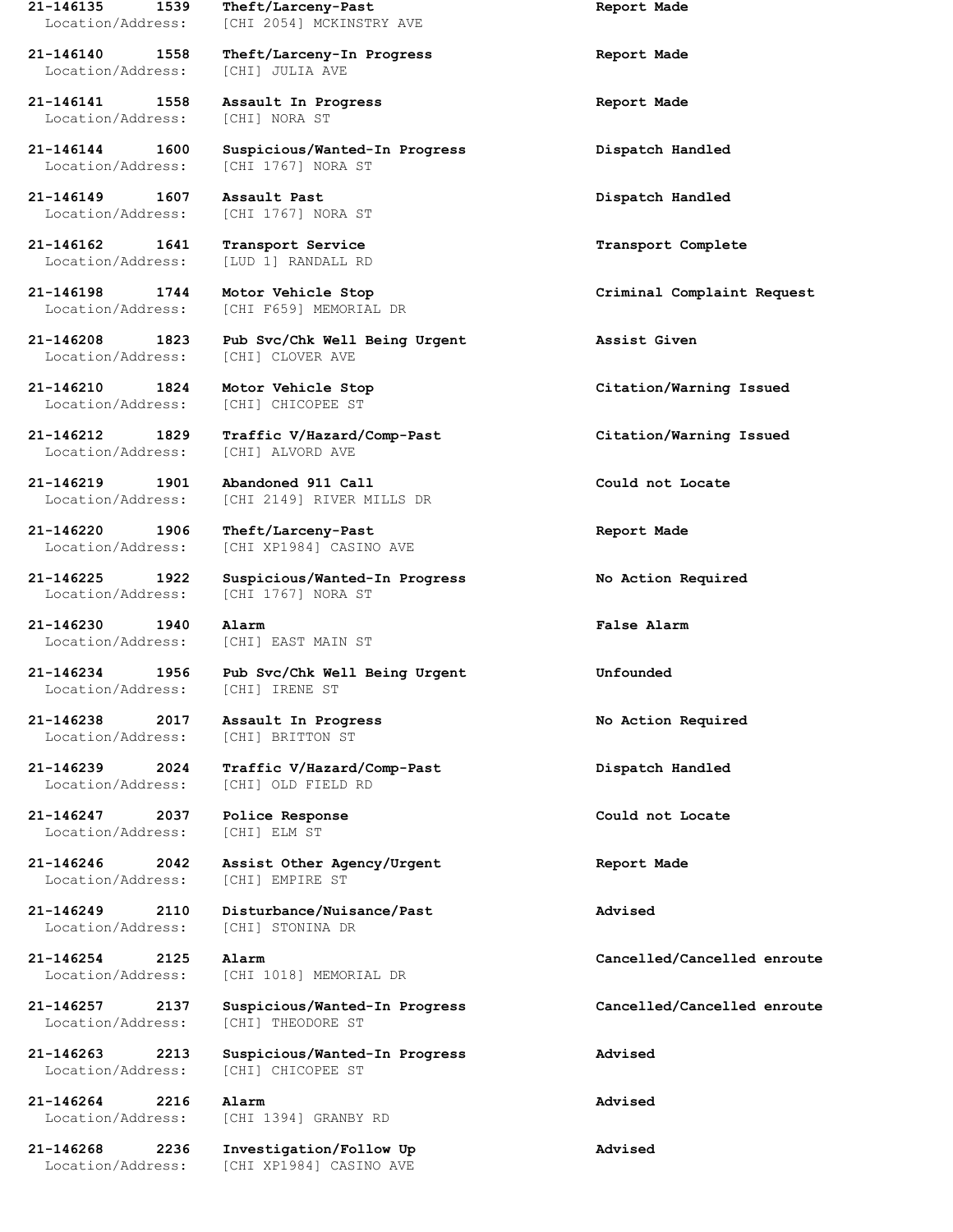# **For Date: 12/28/2021 - Tuesday**

**21-146289 0004 Assault Past Complaint Taken Care Of** Location/Address: [CHI] BRITTON ST

**21-146293 0018 Motor Vehicle Stop Advised** Location/Address: [CHI] HAMPDEN ST + STONINA DR

**21-146312 0107 Transport Service Transport Complete**

**21-146313 0114 Transport Service Transport Complete** Location/Address: [LUD 1] RANDALL RD

Location/Address: [CHI] CENTER ST

Location/Address: [CHI] FRONT ST

Location/Address: [CHI] ELLEN AVE

**21-146339 0246 Abandoned 911 Call No Action Required** Location/Address: [CHI] JENNINGS ST

Location/Address: [CHI] MARY ST

Location/Address: [CHI] MEADOW ST

Location/Address: [CHI] CHICOPEE ST + BLANCHE ST

Location/Address: [CHI F1220] JOHNSON RD

**21-146406 0902 Warrant Service Could not Locate** Location/Address: [CHI] BRITTON ST

**21-146412 0931 Warrant Service Arrest Made** Location/Address: [CHI] ORCHARD ST

**21-146418 0937 Abandoned 911 Call Dispatch Handled**

**21-146427 1023 Transport Service Transport Complete**

Location/Address: [CHI 644] MEMORIAL DR

Location/Address: [CHI F845] JAMES ST

**21-146440 1104 Warrant Service Could not Locate** Location/Address: [CHI] LESTER ST

Location/Address: [CHI 1041] JAMES ST

Location/Address: [CHI] SPRINGFIELD ST

**21-146310 0109 Disturbance/Nuisance/Past Unfounded** Location/Address: [CHI] ELLEN AVE

**21-146319 0133 PS/Check Well Being Nonurgent Services Rendered** [CHI 1287] BROADCAST CTR

**21-146329 0213 Pub Svc/Chk Well Being Urgent Could not Locate**

**21-146331 0220 Suspicious/Wanted-In Progress Complaint Taken Care Of** Location/Address: [CHI 593] NORMAN ST

**21-146332 0221 Disturbance/Nuisance In Progre Advised**

**21-146368 0655 Suspicious/Wanted-In Progress Investigated**

**21-146372 0706 Disturbance/Nuisance In Progre Unfounded**

**21-146376 0730 Traffic V/Hazard/Comp-Past Investigated**

**21-146407 0859 Trespass/Unwanted-In Progress Advised**

**21-146411 0916 Traffic Incident/Crash-Past Report Made** Location/Address: [CHI 1394] GRANBY RD

Location/Address: [CHI] WESTOVER RD

Location/Address: [CHI 2498] CHURCH ST

**21-146428 1032 Suspicious/Wanted-In Progress Arrest Made**

**21-146429 1036 Traffic Incident/Crash Report Made** Location/Address: [CHI F682] MEMORIAL DR

**21-146320 0135 Motor Vehicle Stop Criminal Complaint Request**

**21-146433 1052 Motor Vehicle Stop Citation/Warning Issued**

**21-146441 1108 Motor Vehicle Stop Citation/Warning Issued**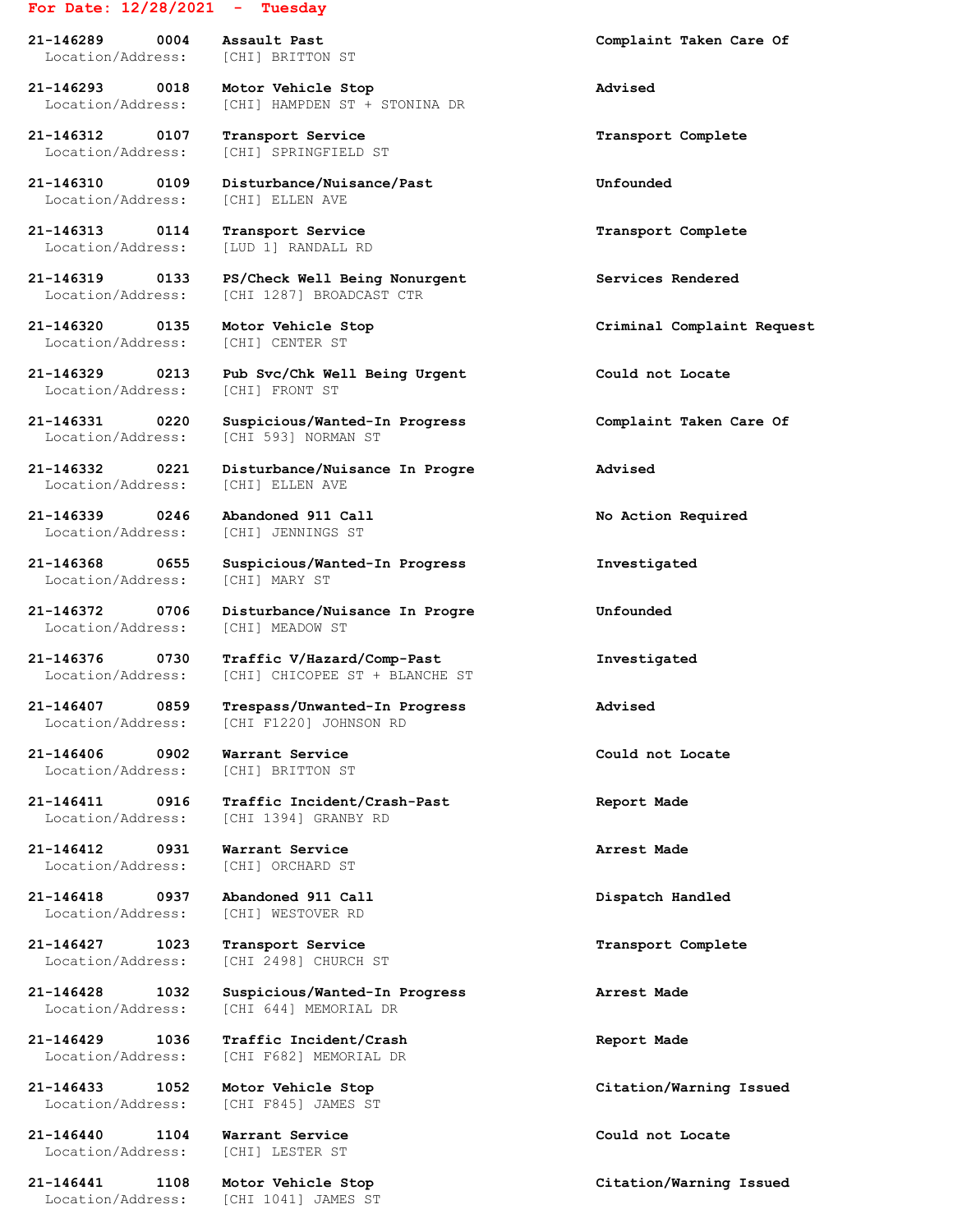Location/Address: [CHI 1920] CENTER ST

**21-146448 1119 Warrant Service Could not Locate** Location/Address: [CHI] ELM ST

**21-146471 1234 Fraud/Deception Report Made** Location/Address: [CHI] PARTRIDGE LN

**21-146486 1256 Transport Service Transport Complete**

**21-146487 1259 Motor Vehicle Stop Citation/Warning Issued**

**21-146489 1303 Traffic Incident/Crash Report Made**

**21-146492 1306 Warrant Service Could not Locate** Location/Address: [CHI] STONINA DR

Location/Address: [CHI] BURNETT RD

**21-146497 1322 Warrant Service Could not Locate**

**21-146502 1342 Warrant Service Could not Locate**

**21-146510 1422 Warrant Service Could not Locate** Location/Address: [CHI] SIMONICH CIR

Location/Address: [CHI 410] FRONT ST

**21-146514 1426 Administrative Dispatch Handled**

Location/Address: [CHI] STONINA DR

**21-146518 1435 Warrant Service Arrest Made** Location/Address: [CHI] HARRISON AVE

**21-146527 1500 Traffic Incident/Crash Report Made**

**21-146532 1506 Fire Alarm Testing Dispatch Handled** Location/Address: [CHI F558] MEADOW ST

**21-146444 1110 Traffic V/Hazard/Comp-Past Could not Locate**

**21-146445 1116 Pub Svc/Chk Well Being Urgent Advised** Location/Address: [CHI 1281] CHICOPEE ST

**21-146450 1122 Fire Alarm Testing Dispatch Handled** Location/Address: [CHI F1138] NEW LOMBARD RD

**21-146464 1214 Pub Svc/Chk Well Being Urgent Cancelled/Cancelled enroute** Location/Address: [CHI] MITCHELL DR

Location/Address: [CHI 1037] BURNETT RD

**21-146479 1247 Warrant Service Could not Locate** Location/Address: [CHI F1278] MEMORIAL DR

Location/Address: [CHI F825] CHURCH ST

Location/Address: [CHI] BURNETT RD

**21-146488 1300 Traffic V/Hazard/Comp-In Progr Could not Locate** Vicinity of: [CHI] SHERIDAN ST

Location/Address: [CHI 1096] MEMORIAL DR

Location/Address: [CHI] BURNETT RD

**21-146495 1319 Motor Vehicle Stop Citation/Warning Issued**

**21-146496 1321 Alarm False Alarm** [CHI F267] CHICOPEE ST

Location/Address: [CHI] BURTON ST

Location/Address: [CHI] HARRISON AVE

**21-146511 1423 Traffic Incident/Crash Report Made**

Location/Address: [CHI] PHEASANT WAY

**21-146515 1431 Disturbance/Nuisance/Past Advised**

**21-146526 1453 Theft/Larceny-In Progress Report Made** Location/Address: [CHI 919] MEMORIAL DR

Vicinity of: [CHI] MEMORIAL DR

**21-146477 1244 Motor Vehicle Stop Citation/Warning Issued**

**21-146491 1306 Motor Vehicle Stop Citation/Warning Issued**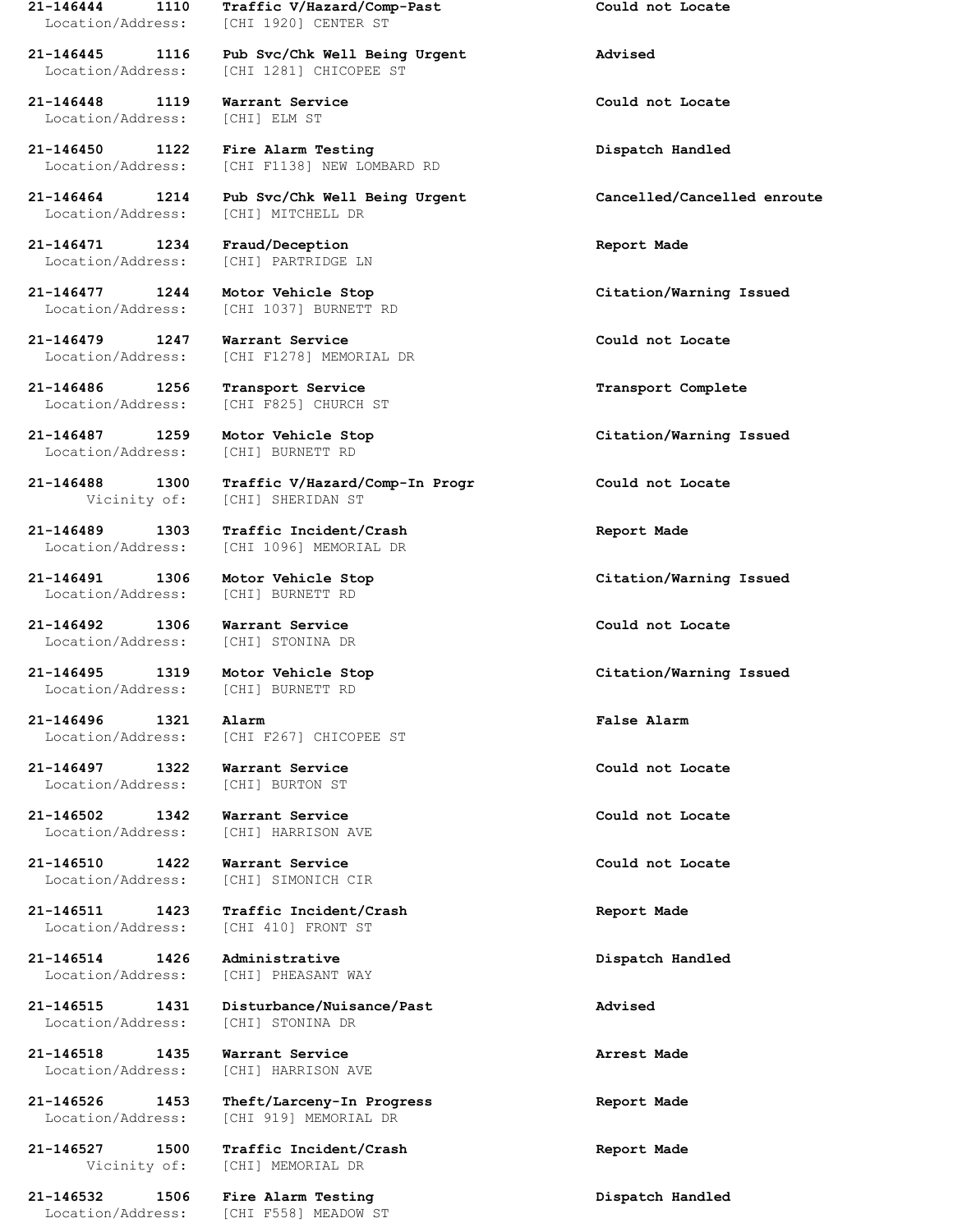**21-146546 1541 Warrant Service Could not Locate** Location/Address: [CHI] HAWTHORN ST

Location/Address: [CHI] FULLER RD

**21-146572 1621 Abandoned 911 Call No Action Required** Location/Address: [CHI] FAIRVIEW AVE

Location/Address: [CHI] COCHRAN ST

**21-146587 1654 Fire Alarm False Alarm**

**21-146593 1701 Administrative No Action Required**

Location/Address: [CHI] LANDING DR

**21-146608 1735 Abandoned 911 Call Dispatch Handled** Location/Address: [CHI] ROLF AVE

Location/Address: [CHI] JEAN CIR

**21-146626 1823 Abandoned 911 Call Dispatch Handled**

Location/Address: [CHI] EAST ST

**21-146630 1831 Abandoned 911 Call Dispatch Handled**

**21-146638 1853 Fire Response No Action Required** Location/Address: [CHI] GRATTAN ST

**21-146641 1901 Police Response Dispatch Handled**

Location/Address: [CHI] DEBRA DR

**21-146542 1529 Warrant Service Could not Locate** Location/Address: [CHI F1278] MEMORIAL DR

**21-146551 1553 Traffic Incident/Crash-Past Report Made**

**21-146552 1555 Traffic Incident/Crash-Past Dispatch Handled** Location/Address: [CHI] SHAWINIGAN DR

**21-146583 1647 Traffic Incident/Crash-Past Report Made** Location/Address: [CHI] SPRINGFIELD ST

**21-146584 1647 Abandoned 911 Call Advised**

**21-146586 1650 Suspicious/Wanted-In Progress Services Rendered** Location/Address: [CHI F208] CHICOPEE ST

Location/Address: [CHI F1120] EAST MAIN ST

Location/Address: [CHI 29] LORRAINE ST

Location/Address: [CHI] GRATTAN ST + COLUMBA ST

**21-146607 1733 Suspicious/Wanted-In Progress Advised**

**21-146610 1744 Traffic V/Hazard/Comp-In Progr Assist Given** Vicinity of: [CHI 444] GRANBY RD

**21-146613 1752 Disturbance/Nuisance In Progre Advised** Vicinity of: [CHI F621] EXCHANGE ST

**21-146614 1753 B&E/Burglary/In Prog No Action Required**

**21-146617 1759 Assist Other Agency/Non Urgent No Action Required** Location/Address: [CHI] SPRINGFIELD ST

**21-146625 1822 Motor Vehicle Stop Citation/Warning Issued** Location/Address: [CHI] GRATTAN ST + PHILATHEA ST

Location/Address: [CHI] MCCARTHY AVE

**21-146629 1828 Suspicious/Wanted-In Progress Appears Secure After Check**

Location/Address: [CHI 1889] MEMORIAL DR

**21-146631 1831 Disturbance/Nuisance/Past Could not Locate** Vicinity of: [CHI] GRATTAN ST + DALE ST

**21-146637 1852 Traffic V/Hazard/Comp-In Progr Report Made** Location/Address: [CHI] EXCHANGE ST + CABOT ST

Location/Address: [CHI 1281] CHICOPEE ST

**21-146643 1910 Disturbance/Nuisance/Past Unfounded**

**21-146605 1728 Motor Vehicle Stop Citation/Warning Issued**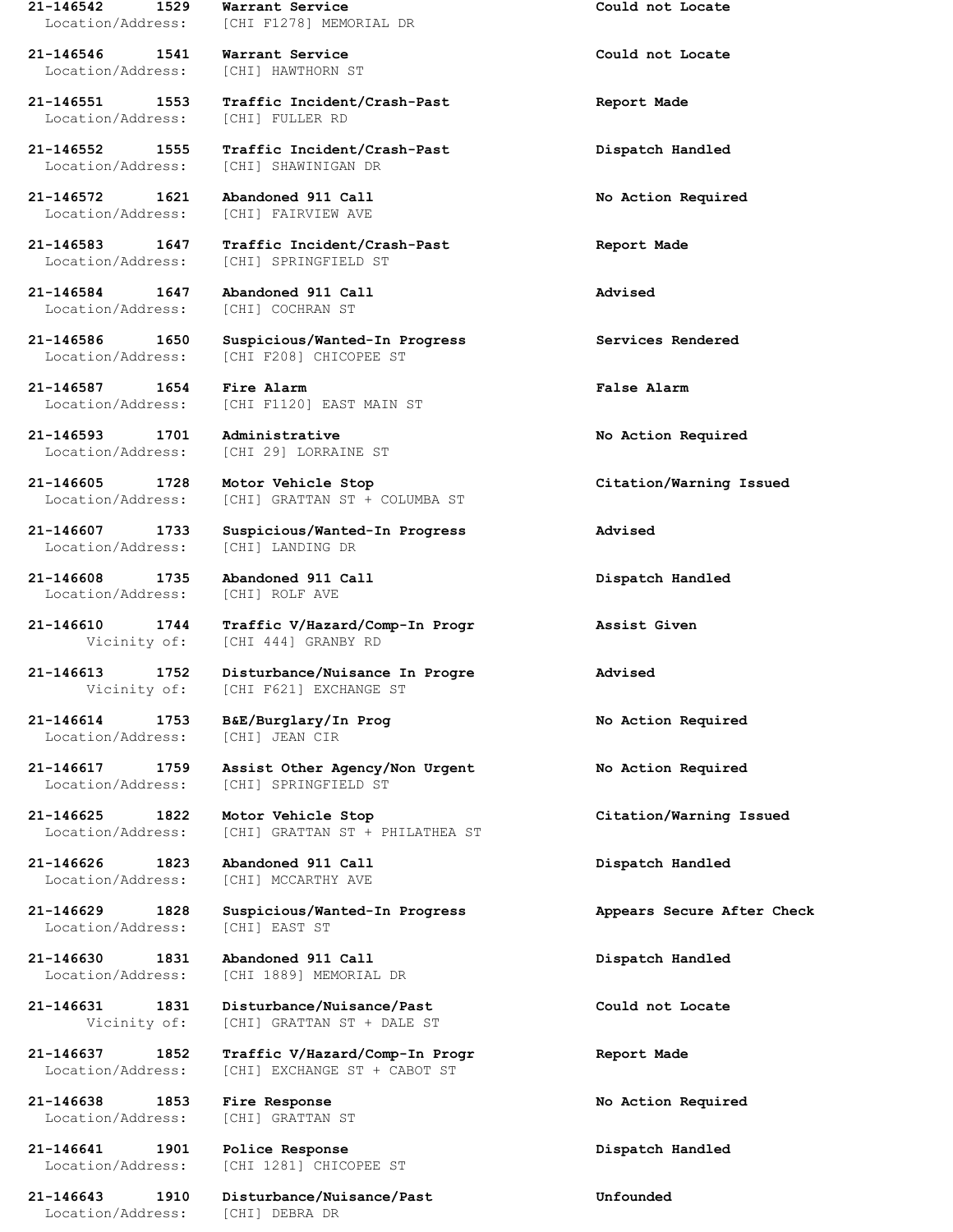**21-146651 1915 Fraud/Deception Report Made** Location/Address: [CHI] MARYLAND AVE

Location/Address: [CHI] GRANBY RD

**21-146658 2021 Abandoned 911 Call No Action Required**

**21-146674 2056 Alarm False Alarm**

**21-146683 2123 Motor Vehicle Stop Advised** Location/Address: [CHI] HAFEY ST

Location/Address: [CHI] BLANCHE ST

Location/Address: [CHI] BURNETT RD

#### **For Date: 12/29/2021 - Wednesday**

Location/Address: [CHI] GRATTAN ST + MARCELLE ST

**21-146746 0110 Transport Service Services Rendered** Location/Address: [CHI] MONTGOMERY ST

**21-146753 0125 Suspicious/Wanted-In Progress Could not Locate** Vicinity of: [EAL] N MAIN ST + FAIRVIEW ST

Location/Address: [CHI] GROVE ST

Location/Address: [CHI] BROADWAY

**21-146795 0356 Structure Fire Investigated** Location/Address: [CHI] MARTEN ST

**21-146654 2008 Pub Svc/Chk Well Being Urgent Advised**

**21-146655 2019 Disturbance/Nuisance In Progre Dispatch Handled** Location/Address: [CHI F1406] CHICOPEE ST

Location/Address: [CHI] CATHERINE ST

**21-146661 2027 Disturbance/Nuisance In Progre Unfounded** Location/Address: [CHI F1571] COLUMBA ST

Location/Address: [CHI 2498] CHURCH ST

Location/Address: [CHI 902] LEMAY ST

**21-146676 2059 Abandoned 911 Call Advised** Location/Address: [CHI] COOLIDGE RD

**21-146678 2111 Motor Vehicle Stop Advised** Location/Address: [CHI] MEADOW ST + DORRANCE ST

**21-146697 2158 Pub Svc/Chk Well Being Urgent Advised** Location/Address: [CHI 2185] BROADWAY

**21-146705 2225 Pub Svc/Chk Well Being Urgent Services Rendered**

**21-146706 2229 Damage/Vand/Mischief/In Prog Cancelled/Cancelled enroute** Location/Address: [CHI] SPRINGFIELD ST

**21-146711 2250 DUI/Impaired-In Progress Arrest Made** Location/Address: [CHI] GRANBY RD

**21-146714 2305 Traffic V/Hazard/Comp-In Progr Vehicle Towed**

**21-146717 2314 Disturbance/Nuisance/Past Unfounded** Location/Address: [CHI] DEBRA DR

**21-146722 2357 Disturbance/Nuisance/Past Unfounded** Location/Address: [CHI] SOUTHWICK ST

**21-146739 0055 Motor Vehicle Stop Citation/Warning Issued**

**21-146766 0153 Suspicious/Wanted-In Progress Advised** Location/Address: [CHI 497] JOHNNY CAKE HOLLOW RD

**21-146777 0203 Traffic Incident/Crash Dispatch Handled**

**21-146778 0204 Traffic Incident/Crash Arrest Made**

**21-146791 0320 Traffic V/Hazard/Comp-Past Advised** Location/Address: [CHI F376] MEMORIAL DR

**21-146672 2054 Administrative Criminal Complaint Request**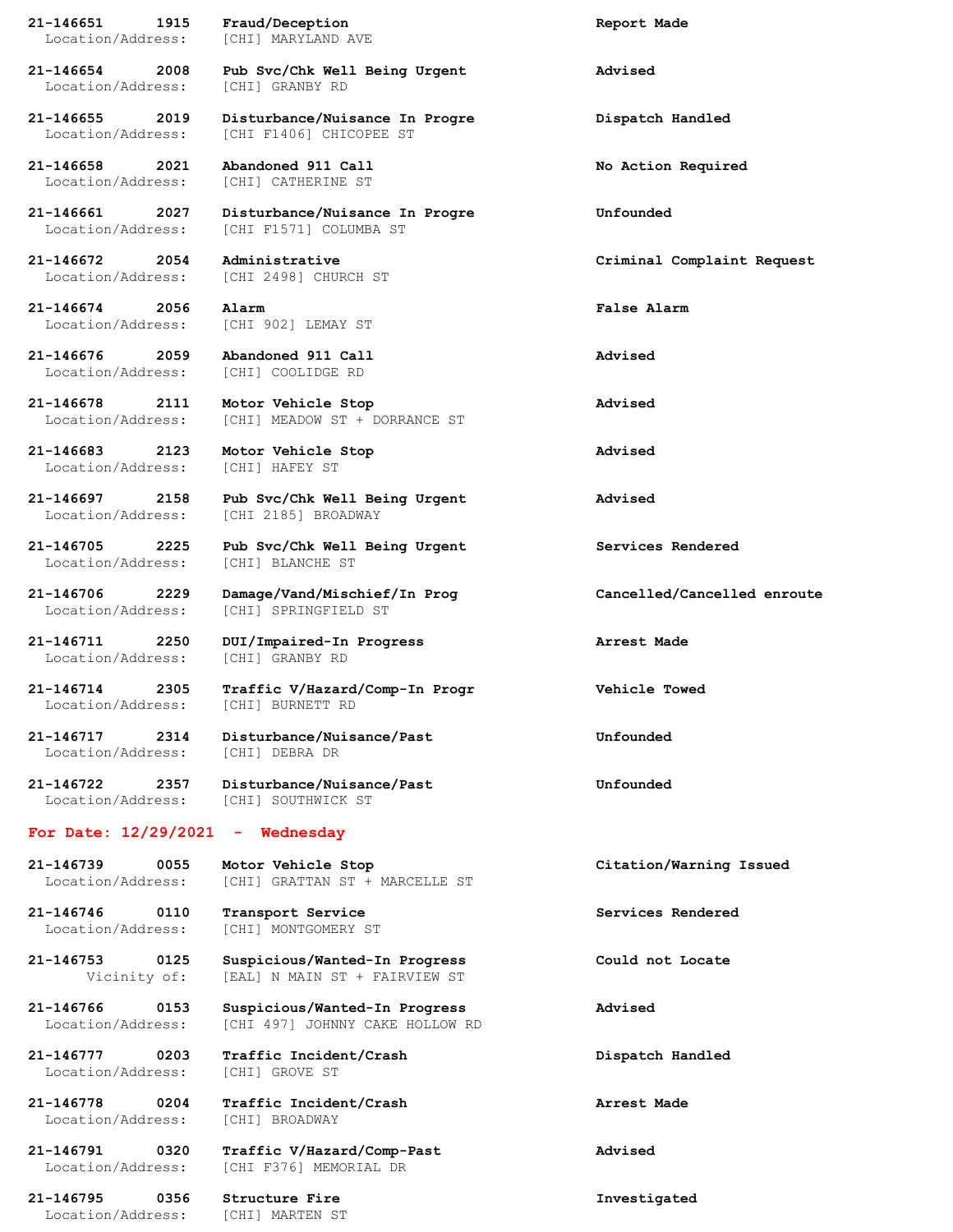**21-146825 0724 Fire Alarm Testing Dispatch Handled** Location/Address: [CHI 1065] FRONT ST

**21-146854 0842 Suspicious/Wanted-Past Could not Locate**

**21-146855 0850 Transport Service Transport Complete**

**21-146858 0856 Warrant Service Could not Locate**

**21-146860 0856 Abandoned 911 Call Services Rendered**

**21-146863 0905 Alarm False Alarm**

**21-146872 0925 Police Response Advised**

Location/Address: [CHI 1196] WEST ST

Location/Address: [CHI 849] ALDEN ST

**21-146890 1038 Abandoned 911 Call Services Rendered**

**21-146901 1115 Warrant Service Arrest Made** Location/Address: [CHI] BONNER ST

Location/Address: [CHI] HAMPDEN ST

**21-146935 1306 Abandoned 911 Call Dispatch Handled** Location/Address: [CHI] DALE ST

**21-146941 1330 Abandoned 911 Call No Action Required**

**21-146950 1356 Alarm False Alarm** Location/Address: [CHI] HAJEC CIR

Location/Address: [CHI] EXCHANGE ST

**21-146964 1438 Fire Alarm Testing No Action Required**

**21-146812 0643 Alarm False Alarm** Location/Address: [CHI F1238] COBURN ST

**21-146847 0824 Abandoned 911 Call Dispatch Handled** Location/Address: [CHI F815] NEW LOMBARD RD

Location/Address: [CHI 1803] SOUTH ST

Location/Address: [CHI 2498] CHURCH ST

Location/Address: [CHI F1278] MEMORIAL DR

Location/Address: [CHI F559] MEADOW ST

Location/Address: [CHI F267] CHICOPEE ST

**21-146867 0919 Assist Other Agency/Non Urgent Assist Given** Location/Address: [CHI] ALVORD AVE

Location/Address: [CHI F1195] CHICOPEE ST

**21-146883 1003 Trespass/Unwanted-In Progress Could not Locate**

**21-146885 1017 Traffic Incident/Crash-Past Report Made**

Vicinity of: [CHI] TREMONT ST

**21-146896 1100 Suspicious/Wanted-In Progress Advised** Location/Address: [CHI] MT CARMEL AVE

**21-146908 1147 Abandoned 911 Call Dispatch Handled**

**21-146910 1203 Transport Service Transport Complete** Location/Address: [CHI 2498] CHURCH ST

**21-146925 1244 Abandoned/Found Property Report Made** Location/Address: [CHI 1907] VIEW ST

**21-146938 1314 Theft/Larceny-In Progress Arrest Made** Location/Address: [CHI 938] MEMORIAL DR

**21-146939 1326 Traffic Incident/Crash-Past Assist Given** Location/Address: [CHI 1722] MEMORIAL DR

Vicinity of: [CHI] HIGHLAND AVE

**21-146955 1412 Disturbance/Nuisance In Progre Advised**

**21-146958 1421 Pub Svc/Chk Well Being Urgent Complaint Taken Care Of** Location/Address: [CHI] HONEYSUCKLE DR

Location/Address: [CHI 938] MEMORIAL DR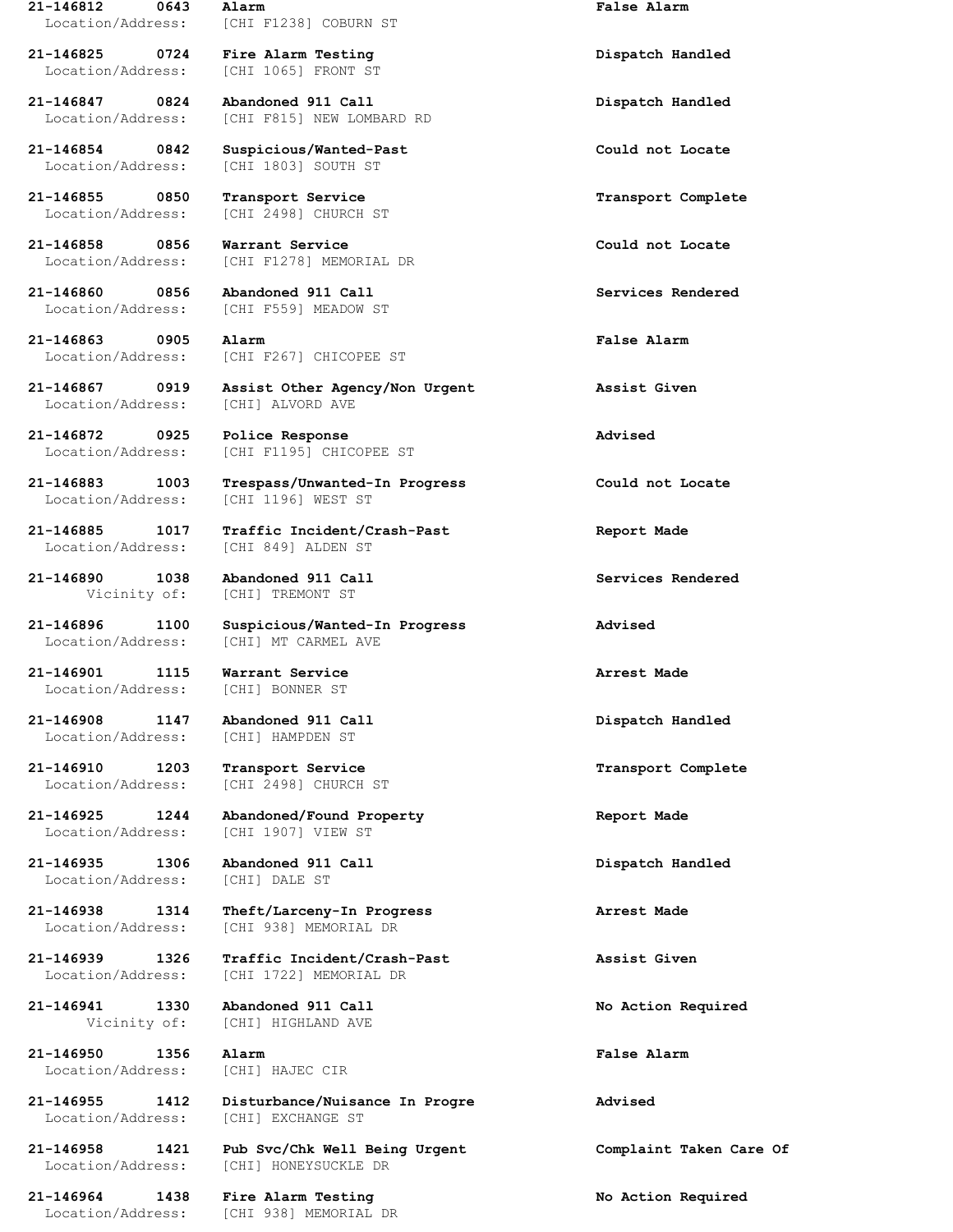Location/Address: [CHI 938] MEMORIAL DR

**21-146970 1502 Abandoned 911 Call Dispatch Handled**

**21-146976 1515 Damage/Vand/Mischief/Past Report Made** Location/Address: [CHI] TRILBY AVE

**21-146989 1554 Traffic Incident/Crash Report Made** Location/Address: [CHI] GRATTAN ST

Location/Address: [CHI] JULIA AVE

**21-147020 1637 Transport Service Transport Complete**

**21-147023 1643 Motor Vehicle Stop Advised**

**21-147024 1644 Abandoned 911 Call Dispatch Handled**

**21-147050 1750 Transport Service Services Rendered** Location/Address: [CHI] CENTER ST

**21-147072 1904 Alarm False Alarm**

**21-147078 1919 Police Response Could not Locate** Location/Address: [CHI] ELCON DR

Location/Address: [CHI] LUDLOW RD

**21-146966 1439 Warrant Service Arrest Made** Location/Address: [CHI F1278] MEMORIAL DR

**21-146969 1458 Theft/Larceny-In Progress Report Made**

Location/Address: [CHI F53] MONTGOMERY ST

**21-146985 1538 Traffic V/Hazard/Comp-In Progr Could not Locate** Location/Address: [CHI] EAST MAIN ST

**21-146997 1602 Traffic Incident/Crash-Past Report Made**

**21-147009 1622 Disturbance/Nuisance In Progre Advised** Location/Address: [CHI] DARTMOUTH ST

Location/Address: [LUD 1] RANDALL RD

Location/Address: [CHI 958] MEMORIAL DR

Location/Address: [CHI] MEMORIAL DR

**21-147037 1713 Motor Vehicle Stop Citation/Warning Issued** Location/Address: [CHI] MCKINSTRY AVE + MEADOW ST

Location/Address: [CHI] CHICOPEE ST

**21-147046 1739 Transport Service Transport Complete** Location/Address: [LUD 1] RANDALL RD

**21-147052 1758 Harassment/Stalk/Threat-Past Advised** [CHI 2498] CHURCH ST

**21-147054 1801 Traffic Incident/Crash-Past Report Made** Location/Address: [CHI F1286] MEMORIAL DR

**21-147058 1812 Harassment/Stalk/Threat-In Pro Report Made** Location/Address: [CHI] NASH ST

**21-147067 1841 Trespass/Unwanted-In Progress Arrest Made** Location/Address: [CHI F162] CENTER ST

**21-147069 1843 Theft/Larceny-In Progress Report Made** Location/Address: [CHI 1394] GRANBY RD

Location/Address: [CHI 1622] SUNNYSIDE ST

**21-147084 1948 Assist Other Agency/Urgent Could not Locate**

**21-147092 2020 Motor Vehicle Stop Advised** Location/Address: [CHI] CHICOPEE ST + GRANVILLE AVE

Location/Address: [CHI] MEADOW ST + ROY ST

**21-147097 2059 Traffic V/Hazard/Comp-In Progr Citation/Warning Issued** Location/Address: [CHI] DWIGHT ST + FRONT ST

**21-147039 1725 Motor Vehicle Stop Criminal Complaint Request**

**21-147096 2055 Motor Vehicle Stop Criminal Complaint Request**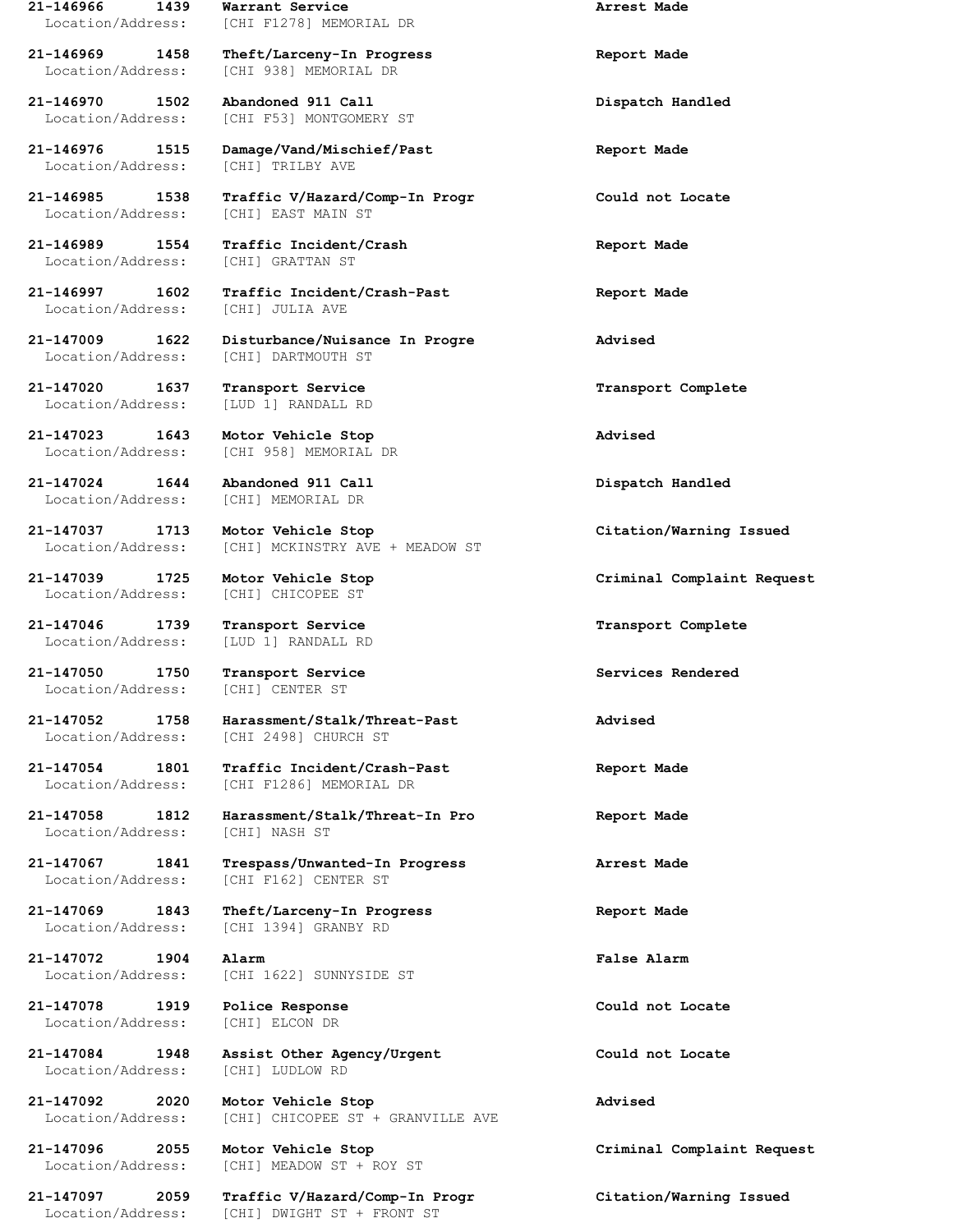**21-147100 2111 Police Response Could not Locate** Location/Address: [CHI] LACHINE ST **21-147106 2128 Transport Service Transport Complete** Location/Address: [LUD 1] RANDALL RD **21-147113 2158 Suspicious/Wanted-In Progress Could not Locate** Location/Address: [CHI] CLINTON ST **21-147121 2229 Abandoned 911 Call Services Rendered** Location/Address: [CHI 1972] MEMORIAL DR **21-147127 2314 Suspicious/Wanted-In Progress Parking Ticket Issued** Vicinity of: [CHI] DUCHARME AVE **21-147131 2342 Suspicious/Wanted-In Progress Unfounded** Location/Address: [CHI] MADISON ST **For Date: 12/30/2021 - Thursday 21-147147 0012 Traffic V/Hazard/Comp-In Progr Parking Ticket Issued** Location/Address: [CHI] ASINOF AVE **21-147158 0045 Misc-Non Urgent Report Made** Vicinity of: [CHI] COBB AVE **21-147161 0050 Motor Vehicle Stop Report Made** Location/Address: [CHI] LACHINE ST + EAST ST **21-147171 0121 Abandoned 911 Call No Action Required** Location/Address: [CHI] MT CARMEL AVE **21-147172 0123 Alarm False Alarm** Location/Address: [CHI] MEADOW ST **21-147175 0129 Alarm False Alarm** Location/Address: [CHI 1960] MEADOW ST **21-147183 0208 Alarm False Alarm** Location/Address: [CHI XF1662] MEADOW ST **21-147189 0231 Alarm False Alarm** Location/Address: [CHI F1209] WESTOVER RD **21-147194 0302 Alarm False Alarm** Location/Address: [CHI 70] BURNETT RD **21-147196 0305 Motor Vehicle Stop Criminal Complaint Request** [CHI 938] MEMORIAL DR **21-147211 0553 Alarm False Alarm** Location/Address: [CHI] HIGGINS CIR **21-147221 0631 Assist Other Agency/Non Urgent Could not Locate** Location/Address: [CHI] NARRAGANSETT BLVD **21-147228 0723 Traffic V/Hazard/Comp-Past Taken/Referred /Other/Agency** Location/Address: [CHI] BURNETT RD **21-147233 0741 Traffic Incident/Crash Services Rendered** Vicinity of: [CHI] BURNETT RD + LABELLE DR **21-147269 0912 Assist Other Agency/Non Urgent Investigated** Location/Address: [CHI] MEADOW ST **21-147268 0913 Motor Vehicle Stop Citation/Warning Issued** Location/Address: [CHI 850] BROADWAY **21-147271 0919 Warrant Service Not Served** Location/Address: [CHI] BRITTON ST **21-147274 0926 Traffic V/Hazard/Comp-Past Advised** Vicinity of: [CHI 334] FULLER RD **21-147279 0930 Damage/Vand/Mischief/Past Report Made**

Location/Address: [CHI] EAST MAIN ST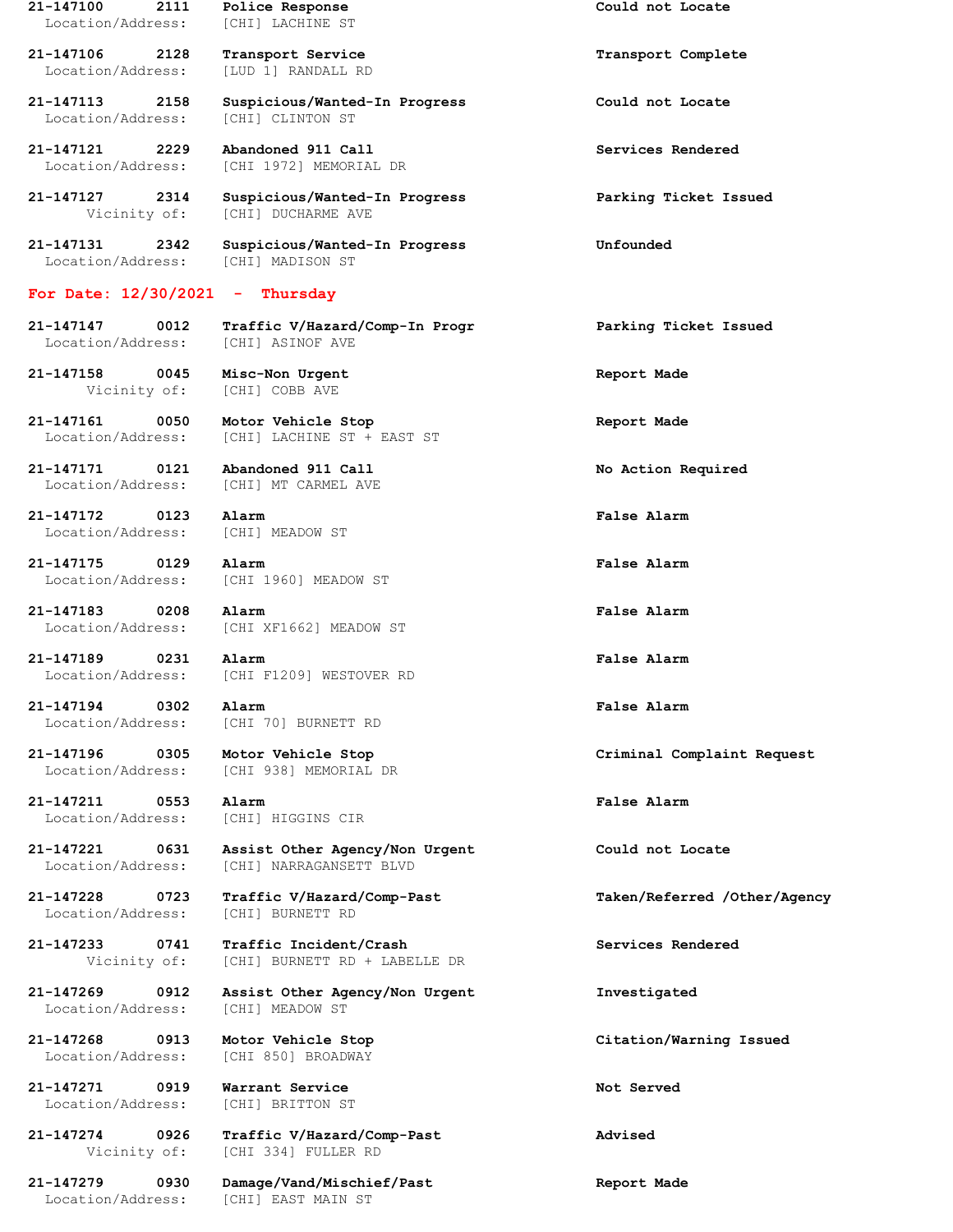Location/Address: [CHI] BELCHER ST

Location/Address: [CHI] BONNER ST

**21-147291 1014 Service of a Summons Not Served**

**21-147303 1100 Warrant Service Not Served**

**21-147308 1113 B&E/Burglary/Past Report Made**

**21-147309 1115 Abandoned 911 Call Dispatch Handled**

**21-147310 1121 Abandoned 911 Call Dispatch Handled**

**21-147317 1148 Warrant Service Arrest Made**

Location/Address: [CHI] SCHOOL ST

Location/Address: [CHI 850] BROADWAY

Location/Address: [CHI] MOORE ST

**21-147347 1330 Abandoned 911 Call No Action Required** Location/Address: [CHI] GRANBY RD

Location/Address: [CHI] ST ANTHONY ST

Location/Address: [CHI] DEBRA DR

**21-147362 1414 Theft/Larceny-Past Report Made**

**21-147367 1427 Warrant Service Could not Locate** Location/Address: [CHI] PEARL ST

**21-147373 1445 Warrant Service Could not Locate** Location/Address: [CHI] CHURCH ST

**21-147289 1010 Service of a Summons Not Served**

Location/Address: [CHI] BONNER ST

**21-147294 1017 Service of a Summons Not Served** Location/Address: [CHI] CHICOPEE ST

**21-147300 1030 Warrant Service Not Served** [CHI F1305] CHICOPEE ST

Location/Address: [CHI] RAILROAD ROW

Location/Address: [CHI F1172] ST ANTHONY ST

Location/Address: [CHI] ORCHARD ST

Location/Address: [CHI 992] BASKIN DR

Location/Address: [CHI 992] BASKIN DR

**21-147312 1130 Abandoned 911 Call No Action Required** Vicinity of: [CHI 1206] MEMORIAL DR

Location/Address: [CHI 252] MEADOW ST

**21-147323 1208 Traffic Incident/Crash-Past Report Made**

**21-147324 1211 Disturbance/Nuisance In Progre Advised** Location/Address: [CHI 59] GRATTAN ST

**21-147329 1223 Motor Vehicle Stop Advised**

**21-147334 1233 Theft/Larceny-Past Report Made**

**21-147339 1305 Disturbance/Nuisance In Progre Complaint Taken Care Of** Location/Address: [CHI] SOCIAL ST

**21-147350 1331 Disturbance/Nuisance/Past Advised** Location/Address: [CHI 171] CENTER ST

**21-147349 1333 Abandoned 911 Call Dispatch Handled**

**21-147355 1354 Motor Vehicle Stop Advised** Location/Address: [CHI] BROADWAY + EAST MAIN ST

**21-147357 1400 PS/Check Well Being Nonurgent Complaint Taken Care Of** Vicinity of: [CHI] EMERSON ST

**21-147358 1401 Disturbance/Nuisance/Past Complaint Taken Care Of**

Location/Address: [CHI 676] CENTER ST

**21-147281 0936 Motor Vehicle Stop Verbal Warning Issued**

**21-147305 1108 Alarm Cancelled/Cancelled enroute**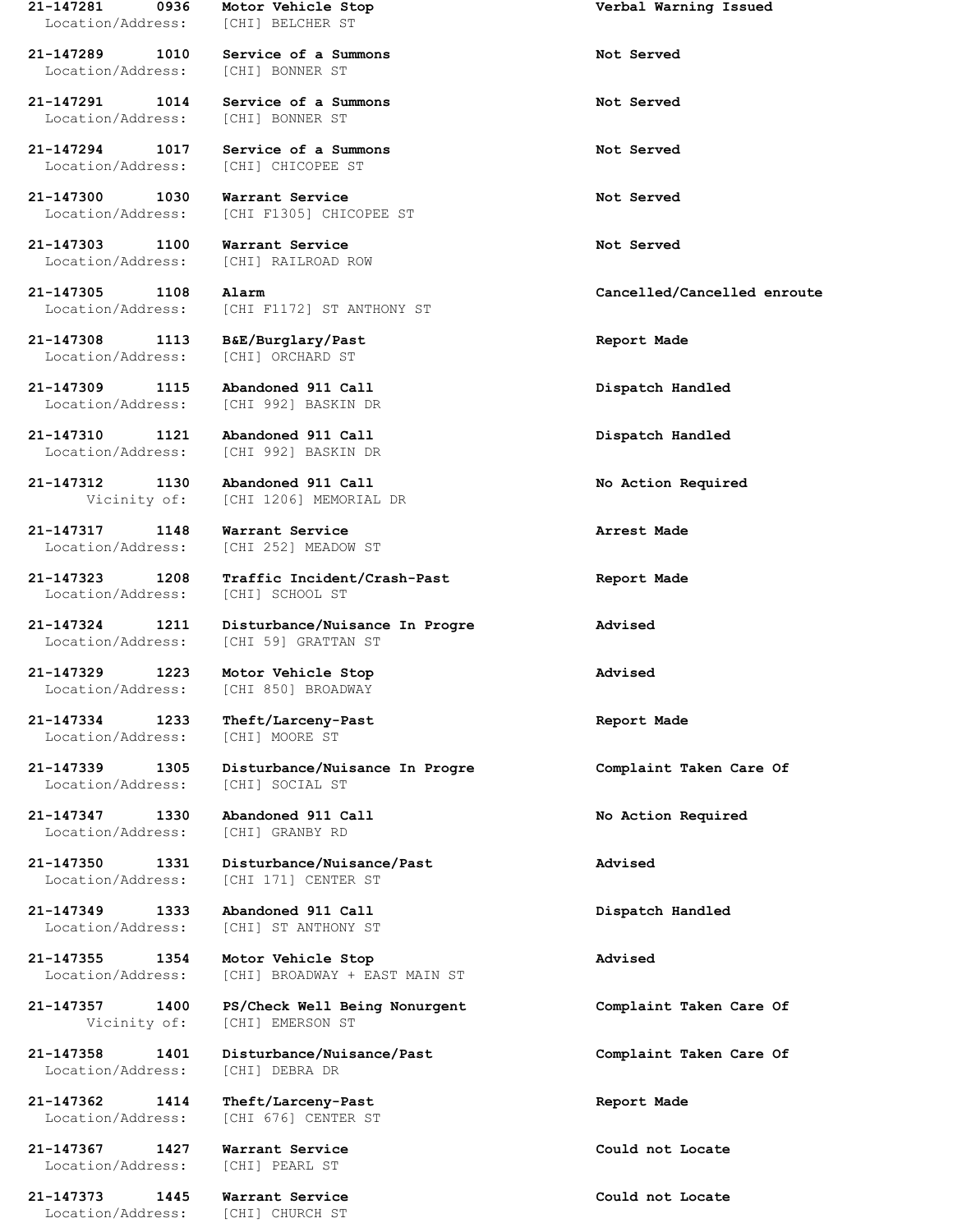Location/Address: [CHI] SOUTH ST

**21-147387 1511 Warrant Service Could not Locate** Location/Address: [CHI] EDBERT ST

**21-147393 1530 Warrant Service Could not Locate** Location/Address: [CHI] DALE ST

Location/Address: [CHI] DALE ST

**21-147404 1552 Warrant Service Could not Locate** Location/Address: [CHI] PROSPECT ST

**21-147411 1555 Police Response Report Made**

**21-147431 1638 Assault In Progress Services Rendered**

**21-147439 1652 Fire Response Dispatch Handled**

Location/Address: [CHI] MEMORIAL DR

**21-147461 1740 Deceased Person Report Made** Location/Address: [CHI] DEBRA DR

Location/Address: [CHI] GROVE ST

Location/Address: [CHI] RIVERVIEW PL

**21-147505 1943 Alarm False Alarm**

**21-147507 1949 Police Response Dispatch Handled**

**21-147513 2009 Abandoned 911 Call Dispatch Handled** Location/Address: [CHI] AUBURN ST

Location/Address: [CHI] GRATTAN ST

**21-147377 1453 Misc-Urgent Services Rendered** Location/Address: [CHI F825] CHURCH ST

**21-147399 1538 Warrant Service Could not Locate**

Location/Address: [CHI 00] CHESTNUT ST

**21-147412 1555 Suspicious/Wanted-Past Advised** Location/Address: [CHI] EMPIRE ST

Location/Address: [CHI 638] MEMORIAL DR

Location/Address: [CHI] ANDERSEN RD

**21-147444 1657 Traffic V/Hazard/Comp-In Progr Could not Locate**

**21-147457 1728 Investigation/Follow Up No Action Required** Location/Address: [CHI 1683] KEITH ST

**21-147475 1834 Pub Svc/Chk Well Being Urgent Could not Locate** Location/Address: [CHI] SERGEANT AVE

**21-147480 1837 Suspicious/Wanted-In Progress Advised**

**21-147487 1856 Abandoned 911 Call Dispatch Handled** Location/Address: [CHI 919] MEMORIAL DR

**21-147490 1907 Motor Vehicle Stop No Action Required** Location/Address: [CHI] FRONT ST + ORCHARD ST

**21-147496 1915 Abandoned 911 Call Dispatch Handled** Vicinity of: [CHI 1191] MEMORIAL DR

**21-147503 1936 Traffic Incident/Crash Advised** Location/Address: [CHI F1393] MEMORIAL DR

Location/Address: [CHI] MONTGOMERY ST

Location/Address: [CHI 1877] LAFAYETTE ST

**21-147511 2006 Pub Svc/Chk Well Being Urgent Services Rendered** Location/Address: [CHI] PENNSYLVANIA AVE

**21-147518 2029 Disturbance/Nuisance In Progre Advised**

**21-147522 2050 Traffic Incident/Crash-Past Report Made** Location/Address: [CHI 1191] MEMORIAL DR

**21-147385 1509 Motor Vehicle Stop Citation/Warning Issued**

**21-147463 1746 Abandoned 911 Call Services Rendered**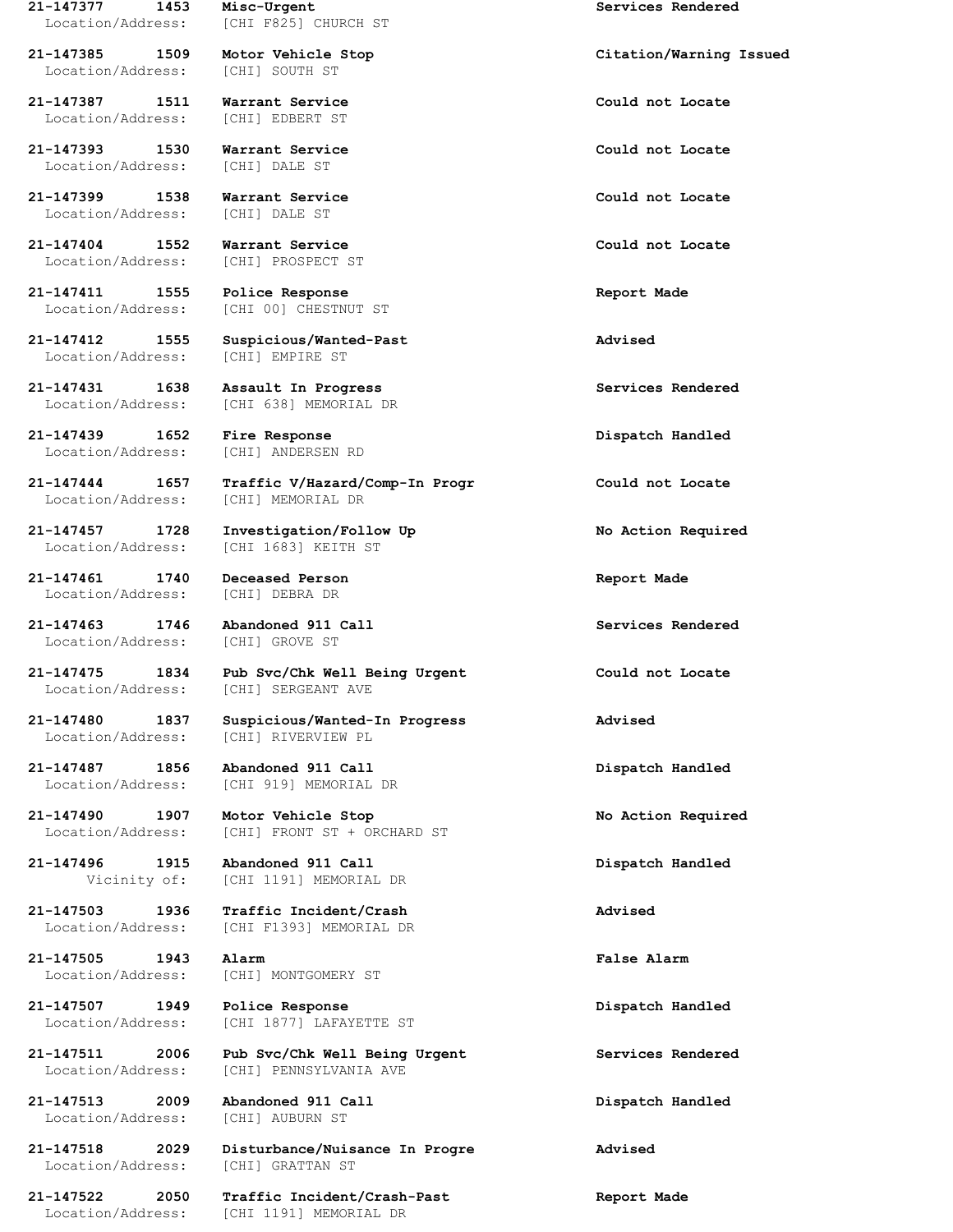**21-147524 2052 Disturbance/Nuisance In Progre Assist Given** Location/Address: [CHI] FIFTH AVE

**21-147526 2059 Suspicious/Wanted-In Progress Arrest Made** Location/Address: [CHI] CRESCENT DR

**21-147528 2103 Traffic V/Hazard/Comp-Past Assist Given** Location/Address: [CHI] MEMORIAL DR

**21-147531 2111 Harassment/Stalk/Threat-Past Advised** Location/Address: [CHI] TREMONT ST

**21-147534 2125 Pub Svc/Chk Well Being Urgent Advised** Location/Address: [CHI] MEMORIAL DR

**21-147538 2142 Disturbance/Nuisance/Past Unfounded** Location/Address: [CHI] PROVIDENCE ST

Location/Address: [CHI 845] MONTGOMERY ST

**21-147544 2220 Disturbance/Nuisance In Progre Services Rendered** Location/Address: [CHI 1196] WEST ST

**21-147547 2234 Motor Vehicle Stop test** Location/Address: [LUD 1] RANDALL RD

**21-147549 2235 Transport Service Transport Complete** Location/Address: [LUD 1] RANDALL RD

**21-147551 2241 Suspicious/Wanted-In Progress Advised** Location/Address: [CHI] STEPHENS ST

**21-147554 2301 Traffic V/Hazard/Comp-Past Assist Given** Location/Address: [CHI F641] MEMORIAL DR

## **For Date: 12/31/2021 - Friday**

**21-147590 0103 Motor Vehicle Stop Citation/Warning Issued** Location/Address: [CHI] FAIRVIEW AVE + DONLYN DR

**21-147603 0114 Traffic V/Hazard/Comp-In Progr Parking Ticket Issued** Location/Address: [CHI] CHARBONNEAU TER

**21-147600 0143 Traffic V/Hazard/Comp-Past Vehicle Towed** Vicinity of: [CHI F122] SHAWINIGAN DR

**21-147609 0216 Traffic V/Hazard/Comp-In Progr Parking Ticket Issued** Location/Address: [CHI F1479] EMERSON ST

**21-147623 0332 Traffic V/Hazard/Comp-Past Arrest Made** Location/Address: [CHI] FRONT ST + CABOT ST

**21-147641 0714 Weapons/Firearms-Past Could not Locate** Location/Address: [CHI] VOLPE DR

**21-147645 0747 Fire Alarm False Alarm** Location/Address: [CHI 1939] GRATTAN ST

**21-147657 0819 Traffic Incident/Crash-Past Report Made** Location/Address: [CHI] CHICOPEE ST + MEADOW ST

**21-147660 0820 Misc-Urgent Services Rendered** Location/Address: [CHI 1824] CHICOPEE ST

**21-147666 0828 Service of a Summons Not Served** Location/Address: [CHI] LAFAYETTE ST

**21-147665 0830 Transport Service Transport Complete** Location/Address: [CHI F825] CHURCH ST

Location/Address: [CHI] CAREW ST

**21-147675 0856 Pub Svc/Chk Well Being Urgent Advised** Location/Address: [CHI] AMBROSE ST

**21-147539 2151 Alarm Cancelled/Cancelled enroute**

**21-147668 0840 Motor Vehicle Stop Citation/Warning Issued**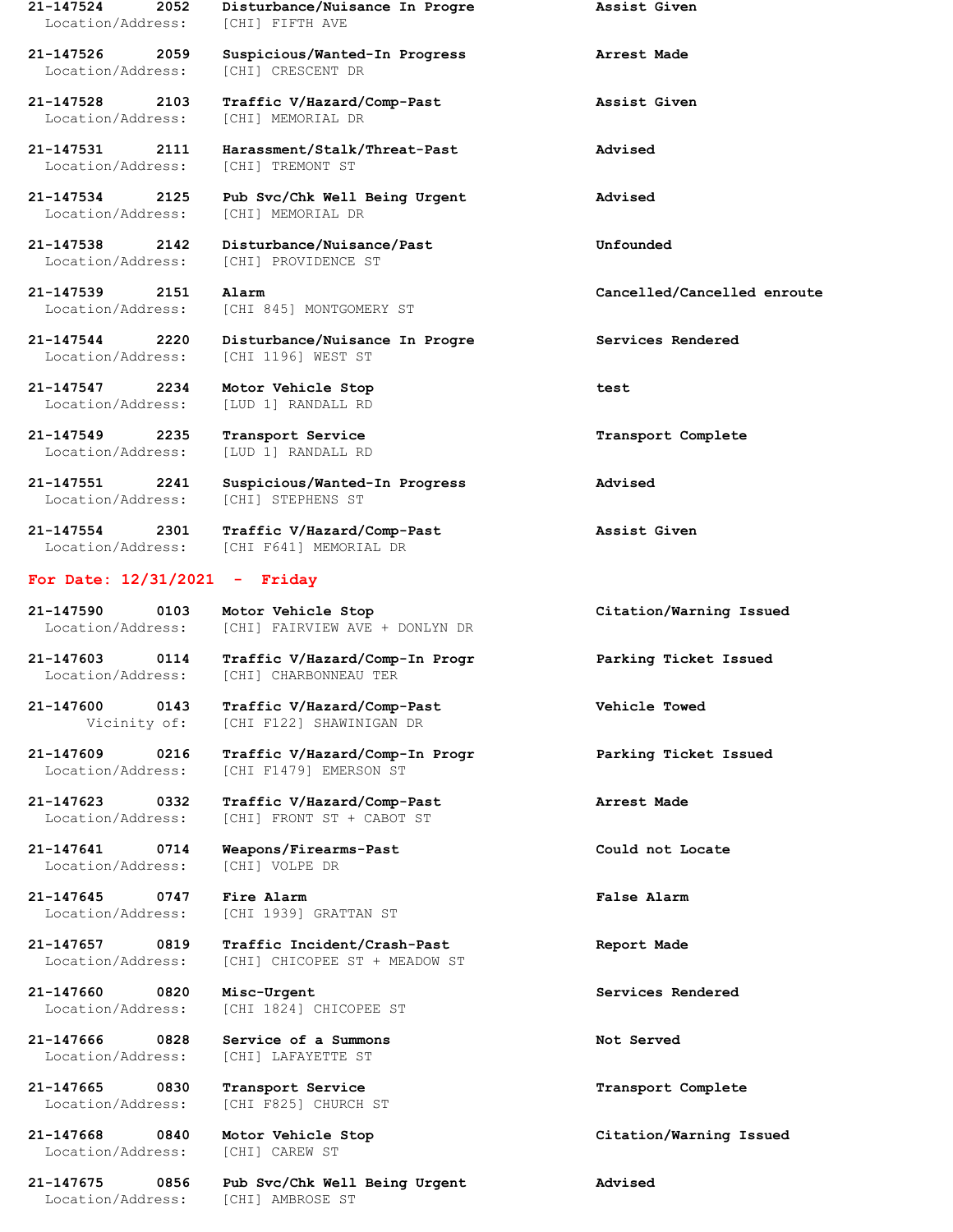Location/Address: [CHI] MEMORIAL DR

Location/Address: [CHI] JACOB ST

Location/Address: [CHI] MEADOW ST

Location/Address: [CHI 448] GRANBY RD

**21-147720 1136 Abandoned 911 Call Dispatch Handled** Location/Address: [CHI] FAIRVIEW AVE

**21-147733 1228 Traffic Incident/Crash Dispatch Handled** Location/Address: [CHI] BRITTON ST

Location/Address: [CHI] MEMORIAL DR

Location/Address: [CHI] SKEELE ST

Location/Address: [CHI] GRATTAN ST

Location/Address: [CHI] AMBROSE ST

Location/Address: [CHI] BURNETT RD

**21-147769 1453 Theft/Larceny-Past Could not Locate** Location/Address: [CHI] DWIGHT ST

Location/Address: [CHI] ROY ST

**21-147790 1537 Administrative Advised** Location/Address: [CHI] POLASKI AVE

**21-147794 1548 Alarm False Alarm** Location/Address: [CHI] SHERIDAN ST

**21-147677 0859 Traffic V/Hazard/Comp-Past Removed Hazard**

**21-147685 0930 Suspicious/Wanted-In Progress Appears Secure After Check**

**21-147690 0953 Traffic V/Hazard/Comp-Past Complaint Taken Care Of** Location/Address: [CHI] SHAW PARK AVE

**21-147705 1031 Traffic V/Hazard/Comp-Past Advised** Location/Address: [CHI] GREENWOOD TER + APPLEWOOD DR

Location/Address: [CHI 655] JAMES ST

**21-147718 1125 Theft/Larceny-In Progress Served in Hand** Location/Address: [CHI 638] MEMORIAL DR

**21-147725 1150 Suspicious/Wanted-Past Advised** Location/Address: [CHI F162] CENTER ST

**21-147730 1227 Traffic Incident/Crash Report Made** Location/Address: [CHI] BRITTON ST + OLD LYMAN RD

**21-147735 1238 Harassment/Stalk/Threat-Past Report Made** Location/Address: [CHI XF1665] EAST MAIN ST

**21-147737 1239 Pub Svc/Chk Well Being Urgent Dispatch Handled**

**21-147746 1320 Traffic Incident/Crash-Past Report Made**

**21-147751 1358 Disturbance/Nuisance In Progre Unfounded**

Location/Address: [CHI 1037] BURNETT RD

**21-147754 1404 Pub Svc/Chk Well Being Urgent No Action Required**

**21-147755 1414 Motor Vehicle Stop Citation/Warning Issued** Location/Address: [CHI 82] BURNETT RD

Location/Address: [CHI 1037] BURNETT RD

**21-147764 1446 Traffic V/Hazard/Comp-In Progr Could not Locate** Location/Address: [CHI 719] MEMORIAL DR

**21-147784 1528 Suspicious/Wanted-In Progress Advised**

**21-147680 0911 Abandoned 911 Call Complaint Taken Care Of**

**21-147710 1050 Motor Vehicle Stop Citation/Warning Issued**

**21-147717 1119 Motor Vehicle Stop Criminal Complaint Request**

**21-147752 1402 Motor Vehicle Stop Citation/Warning Issued**

**21-147763 1435 Motor Vehicle Stop Citation/Warning Issued**

**21-147767 1451 Motor Vehicle Stop Citation/Warning Issued**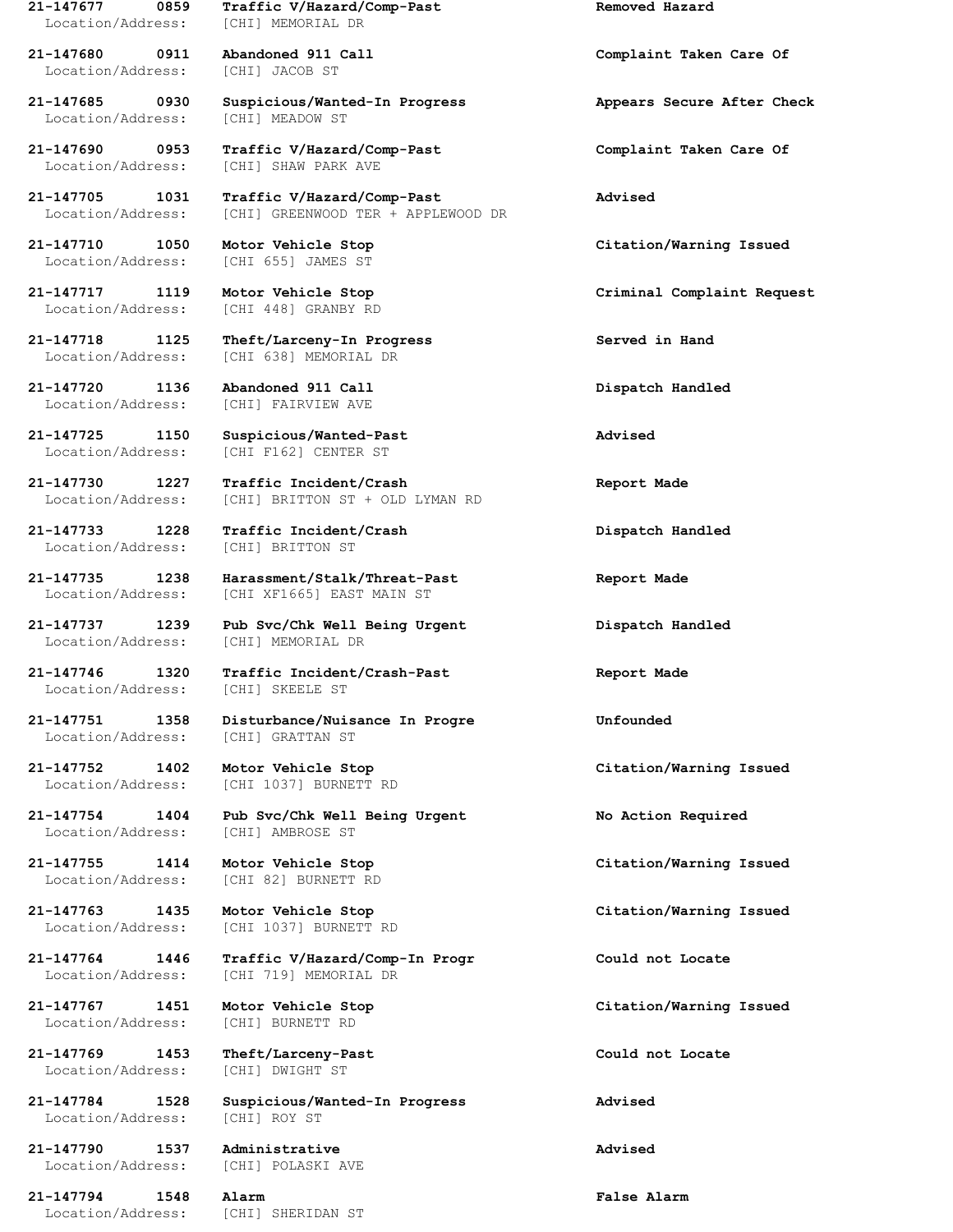Location/Address: [CHI] EDMUND ST

Location/Address: [CHI 2498] CHURCH ST

**21-147804 1559 Abandoned 911 Call Dispatch Handled** Location/Address: [CHI] SHERMAN AVE

**21-147806 1602 Abandoned 911 Call Dispatch Handled** Location/Address: [CHI] SHERMAN AVE

**21-147846 1800 Traffic Incident/Crash Unfounded**

**21-147856 1835 Abandoned 911 Call Dispatch Handled** Location/Address: [CHI] MEMORIAL DR

Location/Address: [CHI] PROSPECT ST

Location/Address: [CHI] OLKO CIR

**21-147874 1924 Misc-Urgent Dispatch Handled** Location/Address: [CHI] HARVARD ST

**21-147877 1950 Motor Vehicle Stop Advised**

Location/Address: [CHI] GRAPE ST

**21-147884 2010 Alarm Dispatch Handled**

Location/Address: [CHI] SHERIDAN ST

**21-147802 1549 Disturbance/Nuisance In Progre Could not Locate**

**21-147795 1551 PS/Check Well Being Nonurgent Advised**

**21-147811 1606 Suspicious/Wanted-In Progress Advised** [CHI 832] PENDLETON AVE

Location/Address: [CHI 1356] EAST MAIN ST

**21-147826 1652 Disturbance/Nuisance In Progre Could not Locate** Location/Address: [CHI] EAST ST + CAREW ST

**21-147828 1657 Pub Svc/Chk Well Being Urgent Report Made** Location/Address: [CHI 188] CHICOPEE ST

Location/Address: [CHI] GRATTAN ST

**21-147847 1802 SAFETY HAZARD/PRIORITY 2 Taken/Referred /Other/Agency** Location/Address: [CHI] FULLER RD + MEMORIAL DR

Location/Address: [CHI] SUMMIT AVE

**21-147853 1825 Disturbance/Nuisance/Past Could not Locate** Location/Address: [CHI] CAMBRIDGE ST

**21-147859 1840 Assault In Progress Advised** Location/Address: [CHI] PROSPECT ST

**21-147860 1841 Disturbance/Nuisance In Progre Dispatch Handled**

**21-147862 1843 Disturbance/Nuisance In Progre Complaint Taken Care Of** Location/Address: [CHI 1658] SPRINGFIELD ST

**21-147863 1845 Assault In Progress Dispatch Handled** Location/Address: [CHI 1658] SPRINGFIELD ST

**21-147868 1853 Abandoned 911 Call No Action Required** Location/Address: [CHI] FAIRVIEW AVE

Location/Address: [CHI F955] MEMORIAL DR

**21-147882 2004 Traffic V/Hazard/Comp-In Progr Unfounded**

Location/Address: [CHI] SHERIDAN ST

**21-147899 2050 Disturbance/Nuisance In Progre Advised** Location/Address: [CHI XF1652] MEADOW ST

Location/Address: [CHI 1232] MEMORIAL DR

**21-147824 1638 Alarm Cancelled/Cancelled enroute**

**21-147852 1823 Alarm Cancelled/Cancelled enroute**

**21-147861 1843 Abandoned 911 Call Complaint Taken Care Of**

**21-147903 2112 Motor Vehicle Stop Citation/Warning Issued**

**21-147905 2115 Alarm Cancelled/Cancelled enroute**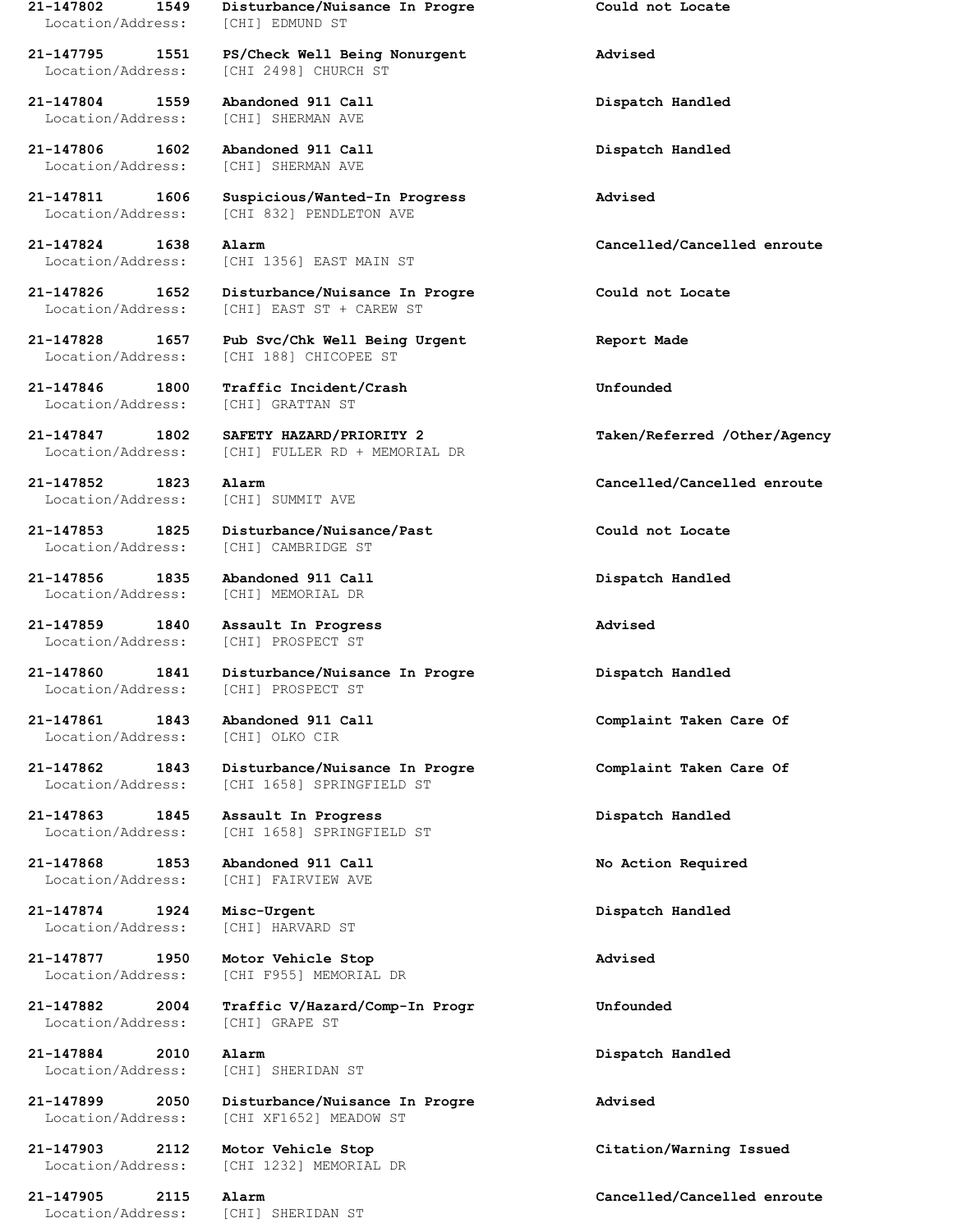Location/Address: [CHI] BLANCHE ST

Vicinity of: [CHI] BROADWAY

Location/Address: [CHI] OGDEN ST

**21-147923 2240 Abandoned 911 Call Dispatch Handled** Location/Address: [CHI] DRISCOLL ST

**21-147926 2300 Alarm False Alarm** Location/Address: [CHI] RUSKIN ST

**21-147934 2323 Police Response Advised**

Location/Address: [CHI] ARMANELLA ST

### **For Date: 01/01/2022 - Saturday**

Location/Address: [CHI] ELCON DR

**22-6 0008 Abandoned 911 Call Dispatch Handled**

**22-13 0018 Police Response Could not Locate**

**22-14 0021 Police Response Advised** Location/Address: [CHI] ABBEY ST

**22-21 0038 Vehicle Fire Extinguished** Location/Address: [CHI] ELCON DR

Location/Address: [CHI F464] PARK ST

**22-46 0225 Alarm False Alarm** Location/Address: [CHI 334] FULLER RD

**21-147908 2130 Disturbance/Nuisance In Progre Advised**

**21-147911 2142 Traffic V/Hazard/Comp-In Progr Taken/Referred /Other/Agency**

**21-147920 2233 Disturbance/Nuisance In Progre Advised**

**21-147924 2241 PS/Check Well Being Nonurgent No Action Required** Location/Address: [CHI 242] CHICOPEE ST

**21-147931 2314 Disturbance/Nuisance/Past Advised** Location/Address: [CHI] PELOQUIN DR

Vicinity of: [CHI] SCHOOL ST

**21-147937 2328 Weapons/Firearms-In Progress Investigated** Vicinity of: [CHI] CRESCENT DR

**21-147941 2337 Suspicious/Wanted-In Progress Advised** Location/Address: [CHI] CHICOPEE ST

**21-147944 2341 Investigation/Follow Up No Action Required** Location/Address: [CHI] SPRINGFIELD ST

**22-1 2358 Abandoned 911 Call Could not Locate**

**22-4 0005 Disturbance/Nuisance/Past Could not Locate**

Location/Address: [CHI] PERVIER AVE

**22-9 0016 Disturbance/Nuisance In Progre Unfounded** Location/Address: [CHI] WARD ST + GRATTAN ST

**22-12 0018 Disturbance/Nuisance In Progre Unfounded** Vicinity of: [CHI] RANDALL ST

Vicinity of: [CHI] BRITTON ST

**22-19 0026 Disturbance/Nuisance/Past No Action Required** Location/Address: [CHI 1233] MEMORIAL DR

**22-27 0105 Disturbance/Nuisance/Past Could not Locate** Vicinity of: [CHI] RIVERS AVE

**22-34 0136 Disturbance/Nuisance/Past Advised** Location/Address: [CHI 1233] MEMORIAL DR

Location/Address: [CHI F1243] EAST MAIN ST

**22-39 0202 Alarm Appears Secure After Check**

**22-45 0218 Theft/Larceny-Past Taken/Referred /Other/Agency**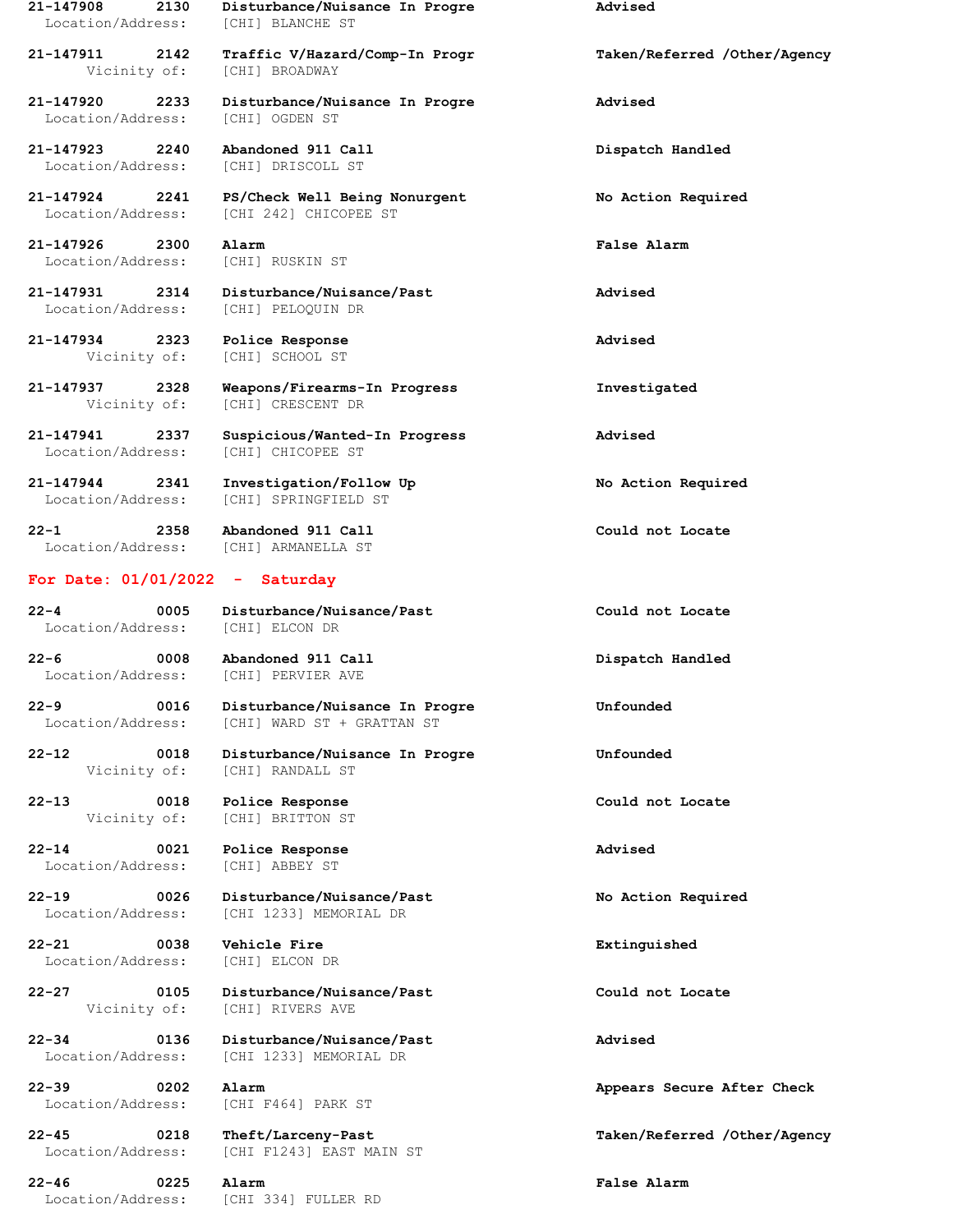Location/Address: [CHI 1315] PINE ST

**22-59 0304 Transport Service Transport Complete**

Location/Address: [CHI] BEVERLY ST

**22-85 0722 Abandoned 911 Call Investigated** Location/Address: [CHI] HOLIDAY CIR

**22-95 0814 Fraud/Deception Report Made**

**22-99 0844 Abandoned 911 Call No Action Required**

Location/Address: [CHI 127] CABOT ST

**22-101 0849 Abandoned 911 Call Could not Locate**

Location/Address: [CHI] OLIVINE ST

Location/Address: [CHI] PINE ST

**22-120 0958 Theft/Larceny-Past Report Made** Location/Address: [CHI] COCHRAN ST

**22-122 1023 Abandoned 911 Call Investigated**

**22-123 1031 Misc-Non Urgent Advised** Location/Address: [CHI] MEADOW ST

Location/Address: [CHI] GRANBY RD

**22-126 1036 Abandoned 911 Call Dispatch Handled**

Location/Address: [CHI] DALE ST

Location/Address: [CHI] PROSPECT ST

**22-146 1206 Abandoned 911 Call Dispatch Handled** Location/Address: [CHI] IRENE ST

Location/Address: [CHI 892] EAST ST

Location: [WRD] HOLYOKE

**22-62 0325 Disturbance/Nuisance In Progre Could not Locate** Location/Address: [CHI F1206] CHESTNUT ST

**22-66 0338 Suspicious/Wanted-In Progress Advised** Location: [CHI] SZOT PARK

**22-68 0350 SAFETY HAZARD/PRIORITY 3 No Action Required**

**22-72 0436 Disturbance/Nuisance/Past Unfounded** Location/Address: [CHI F1252] BELCHER ST

**22-76 0539 Pub Svc/Chk Well Being Urgent Advised** Location/Address: [CHI 1658] SPRINGFIELD ST

Location/Address: [CHI 1281] CHICOPEE ST

Location/Address: [CHI XP1985] DEBRA DR

**22-100 0845 Trespass/Unwanted-In Progress Advised**

Vicinity of: [CHI 907] MEMORIAL DR

**22-104 0905 Harassment/Stalk/Threat-Past Report Made**

**22-114 0939 Theft/Larceny-Past Report Made** Location/Address: [CHI F860] NEW LUDLOW RD

**22-117 0939 Abandoned 911 Call Investigated**

Vicinity of: [CHI] PEARL ST

Location/Address: [CHI 907] MEMORIAL DR

Location/Address: [CHI F1150] MONTGOMERY ST

**22-150 1229 Harassment/Stalk/Threat-Past Report Made** Location/Address: [CHI] CHARBONNEAU TER

**22-57 0255 Police Response Cancelled/Cancelled enroute**

**22-124 1033 Motor Vehicle Stop Citation/Warning Issued**

**22-129 1050 Motor Vehicle Stop Citation/Warning Issued**

**22-138 1124 Motor Vehicle Stop Citation/Warning Issued**

**22-142 1155 Motor Vehicle Stop Citation/Warning Issued**

**22-154 1306 Motor Vehicle Stop Citation/Warning Issued**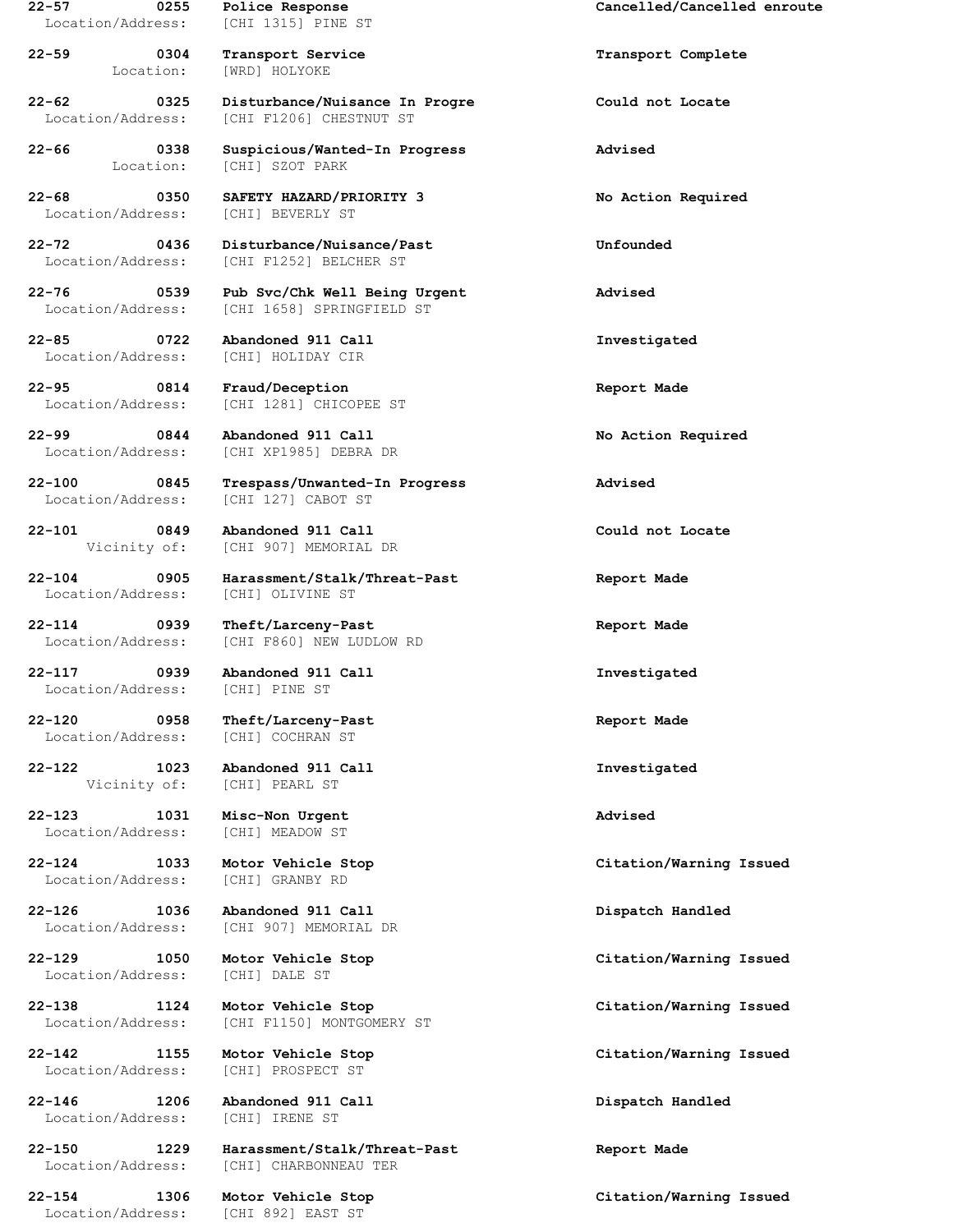Location/Address: [CHI] CAREW ST

Location/Address: [CHI] EAST MAIN ST

Location/Address: [CHI] PENDLETON AVE

**22-192 1536 Theft/Larceny-Past Advised** Location/Address: [CHI] CHICOPEE ST

**22-193 1538 Abandoned 911 Call Investigated**

Location/Address: [CHI] BROADWAY

Location/Address: [CHI 2187] BROADWAY

**22-209 1621 Abandoned 911 Call Dispatch Handled** Location/Address: [CHI] AMBROSE ST

Location/Address: [CHI] AMBROSE ST

Location/Address: [CHI] JOHN ST

Location/Address: [CHI 128] OLSEN ST

**22-230 1709 Abandoned 911 Call Unfounded**

**22-245 1816 Police Response Dispatch Handled** Location/Address: [CHI] GRANBY RD

**22-248 1824 Abandoned 911 Call No Action Required** Location/Address: [CHI] NEWELL ST

**22-253 1845 Motor Vehicle Stop Advised**

**22-256 1904 Animal Complaint No Action Required** Location/Address: [CHI] BLANCHARD ST

Location/Address: [CHI] CHICOPEE ST

Location/Address: [CHI 931] MEADOW ST

**22-174 1434 Alarm False Alarm** Location/Address: [CHI 912] SHERIDAN ST

**22-176 1438 Motor Vehicle Stop Citation/Warning Issued** [CHI 670] MEMORIAL DR

Location/Address: [CHI F659] MEMORIAL DR

Location/Address: [CHI] LAWRENCE RD

**22-204 1603 Damage/Vand/Mischief/Past Report Made**

**22-203 1608 Disturbance/Nuisance In Progre Complaint Taken Care Of**

**22-210 1622 Trespass/Unwanted-In Progress Services Rendered**

**22-227 1655 Pub Svc/Chk Well Being Urgent Assist Given**

**22-224 1658 Traffic V/Hazard/Comp-In Progr Assist Given**

Location/Address: [CHI] SPRINGFIELD ST

**22-232 1712 Suspicious/Wanted-In Progress Could not Locate** Vicinity of: [CHI] BASIL RD

**22-239 1735 Motor Vehicle Stop Advised** Location/Address: [CHI] CHICOPEE ST + HARDING ST

**22-244 1807 Abandoned 911 Call Dispatch Handled** Location/Address: [CHI 2187] BROADWAY

Location/Address: [CHI 992] TREMONT ST

Vicinity of: [CHI 252] MEADOW ST

**22-264 1922 Disturbance/Nuisance In Progre Unfounded** Location/Address: [CHI F621] EXCHANGE ST

**22-160 1329 Motor Vehicle Stop Citation/Warning Issued**

**22-165 1343 Motor Vehicle Stop Citation/Warning Issued**

**22-167 1347 Alarm Appears Secure After Check**

**22-183 1454 Motor Vehicle Stop Citation/Warning Issued**

**22-187 1509 Motor Vehicle Stop Citation/Warning Issued**

**22-254 1844 Traffic V/Hazard/Comp-In Progr Taken/Referred /Other/Agency**

**22-262 1926 Theft/Larceny-In Progress Criminal Complaint Request**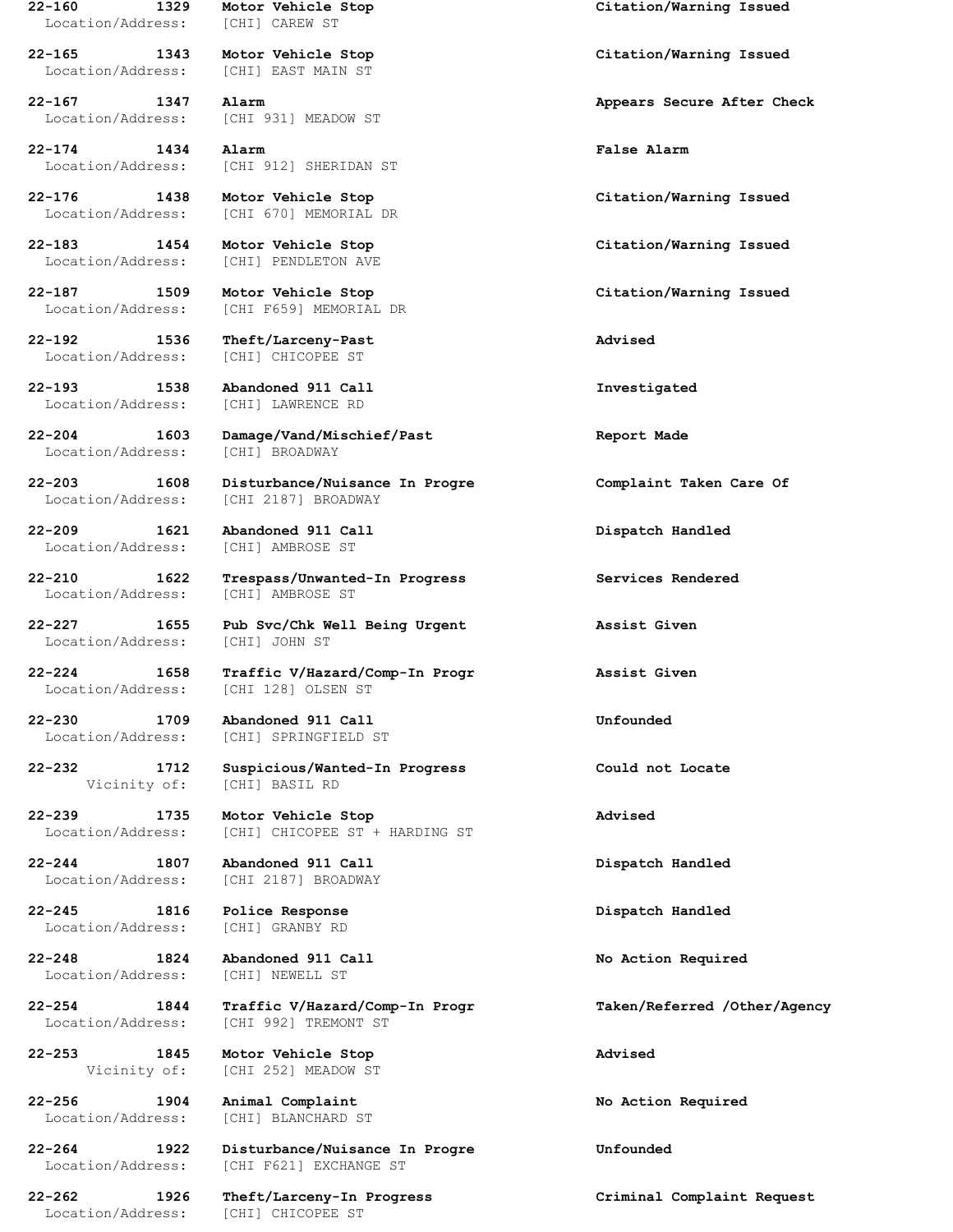|                                 | 22-265<br>1927<br>Location/Address:     | Disturbance/Nuisance In Progre<br>[CHI 1196] WEST ST                 | Could not Locate        |  |
|---------------------------------|-----------------------------------------|----------------------------------------------------------------------|-------------------------|--|
|                                 | 22-268<br>1943<br>Location/Address:     | Disturbance/Nuisance In Progre<br>[CHI F1120] EAST MAIN ST           | Advised                 |  |
|                                 | $22 - 271$<br>1952<br>Location/Address: | Traffic V/Hazard/Comp-In Progr<br><b>[CHI] CENTER ST</b>             | Advised                 |  |
|                                 | 22-273<br>1953<br>Location/Address:     | Suspicious/Wanted-In Progress<br>[CHI 837] LITWIN LN                 | Investigated            |  |
|                                 | 2136<br>Vicinity of:                    | Weapons/Firearms-In Progress<br>[CHI] PENDLETON AVE + DESLAURIERS ST | Dispatch Handled        |  |
|                                 | 22-296<br>2136<br>Location/Address:     | Weapons/Firearms-In Progress<br>[CHI] WESTPORT DR                    | Unfounded               |  |
|                                 | 22-299<br>2137<br>Location/Address:     | Disturbance/Nuisance In Progre<br>[CHI] ASSELIN ST + KEYES DR        | Dispatch Handled        |  |
|                                 | $22 - 300$<br>2138<br>Location/Address: | Weapons/Firearms-In Progress<br>[CHI] ROBINRIDGE RD                  | Dispatch Handled        |  |
|                                 | 22-302<br>2148<br>Location/Address:     | Pub Svc/Chk Well Being Urgent<br>[CHI] PAJAK ST                      | Advised                 |  |
|                                 | 22-313<br>2242<br>Location/Address:     | Police Response<br>[CHI] BELL ST                                     | Advised                 |  |
|                                 | 22-318<br>2301<br>Location/Address:     | Abandoned 911 Call<br>[CHI] CLARK ST                                 | Investigated            |  |
|                                 | 22-322<br>2320<br>Location/Address:     | Disturbance/Nuisance/Past<br>[CHI] CHARBONNEAU TER                   | Advised                 |  |
|                                 | 22-321<br>2321<br>Location/Address:     | Police Response<br>[CHI] GROCKI DR                                   | Advised                 |  |
|                                 | 2333<br>22-327<br>Location/Address:     | Animal Complaint<br>[CHI] GRANBY RD                                  | No Action Required      |  |
| For Date: $01/02/2022 -$ Sunday |                                         |                                                                      |                         |  |
|                                 | 22-335<br>0007<br>Location/Address:     | Disturbance/Nuisance In Progre<br>ICHI 21161 SCHOOL ST               | Advised                 |  |
|                                 | 22-348<br>0030<br>Location/Address:     | Suspicious/Wanted-In Progress<br>[CHI F162] CENTER ST                | Advised                 |  |
|                                 | 22-353<br>0045<br>Location/Address:     | Suspicious/Wanted-In Progress<br>[CHI 839] MEADOW ST                 | Advised                 |  |
|                                 | 22-356<br>0049<br>Location/Address:     | Police Response<br>[CHI] CASINO AVE                                  | No Action Required      |  |
|                                 | 22-365<br>0124<br>Location/Address:     | Motor Vehicle Stop<br>[CHI] CENTER ST + ASH ST                       | Citation/Warning Issued |  |
|                                 | 22-369<br>0134<br>Location/Address:     | Motor Vehicle Stop<br>[CHI] MONTGOMERY ST                            | Citation/Warning Issued |  |
|                                 | 22-375<br>0155<br>Location/Address:     | Alarm<br>[CHI] BURTON ST                                             | No Action Required      |  |
|                                 | 22-379<br>0202<br>Location/Address:     | Pub Svc/Chk Well Being Urgent<br>[CHI] GRATTAN ST                    | Advised                 |  |

**22-381 0207 Motor Vehicle Stop Citation/Warning Issued** Location/Address: [CHI 1187] MEMORIAL DR

**22-383 0230 Disturbance/Nuisance In Progre Unfounded** Location/Address: [CHI] CHICOPEE ST

**22-385 0234 Abandoned 911 Call Dispatch Handled** Location/Address: [CHI 2054] MCKINSTRY AVE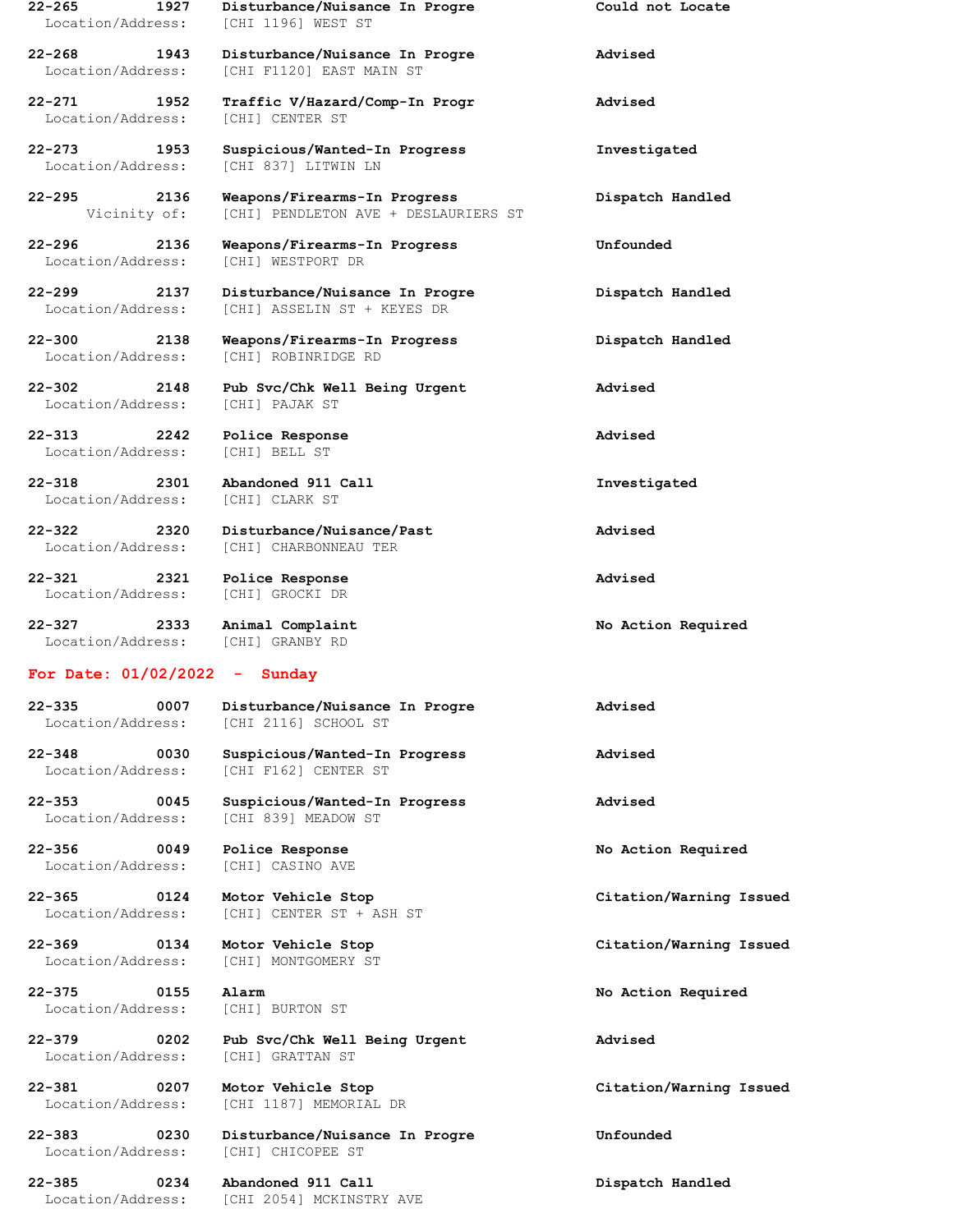Location/Address: [CHI] MURPHY LN

**22-424 0751 Fraud/Deception Report Made** Location/Address: [CHI] GRANBY RD

Location/Address: [CHI] BROADWAY

Location/Address: [CHI] SHERIDAN ST

Location/Address: [CHI] COCHRAN ST

Location/Address: [CHI] OLD LYMAN RD

**22-462 1005 Abandoned 911 Call Dispatch Handled**

**22-478 1028 B&E/Burglary/Past Advised**

**22-480 1034 Theft/Larceny-Past Report Made**

**22-497 1147 Theft/Larceny-Past Report Made** Location/Address: [CHI] AMES AVE

**22-510 1251 Abandoned 911 Call False Alarm** Location/Address: [CHI] GROCKI DR

**22-405 0427 Disturbance/Nuisance/Past Advised**

**22-406 0440 Suspicious/Wanted-In Progress Advised** Location/Address: [CHI] OXFORD ST + OXFORD PL

**22-440 0823 Suspicious/Wanted-In Progress Report Made** Location/Address: [CHI F162] CENTER ST

Location/Address: [CHI 607] ST JAMES AVE

Location/Address: [CHI] SHERIDAN ST

**22-456 0912 Investigation/Follow Up Report Made**

Location/Address: [CHI] PROSPECT ST

**22-469 1002 Animal Complaint Advised**

Location/Address: [CHI 73] BURNETT RD

Location/Address: [CHI 271] CHICOPEE ST

**22-470 1017 Abandoned 911 Call Could not Locate** Location/Address: [CHI] MONTGOMERY ST

Location/Address: [CHI 865] PROSPECT ST

Location/Address: [CHI] ANDERSEN RD

Location/Address: [CHI 1396] BUCKLEY BLVD

Location/Address: [CHI F729] MEMORIAL DR

**22-483 1039 Motor Vehicle Stop Citation/Warning Issued** Location/Address: [CHI 1396] BUCKLEY BLVD

Location/Address: [CHI] PENDLETON AVE

**22-495 1136 Disturbance/Nuisance In Progre Complaint Taken Care Of** Location/Address: [CHI 702] MEMORIAL DR

Location/Address: [CHI 82] BURNETT RD

Location/Address: [CHI 86] BURNETT RD

**22-508 1248 Traffic V/Hazard/Comp-Past Could not Locate** Location/Address: [CHI] NEW LUDLOW RD

**22-437 0817 Motor Vehicle Stop Citation/Warning Issued**

**22-443 0832 Motor Vehicle Stop Citation/Warning Issued**

**22-447 0845 Motor Vehicle Stop Citation/Warning Issued**

**22-451 0854 Motor Vehicle Stop Citation/Warning Issued**

**22-461 0959 Motor Vehicle Stop Citation/Warning Issued**

**22-468 1011 Motor Vehicle Stop Citation/Warning Issued**

**22-472 1020 Motor Vehicle Stop Citation/Warning Issued**

**22-477 1030 Motor Vehicle Stop Citation/Warning Issued**

**22-485 1046 Motor Vehicle Stop Citation/Warning Issued**

**22-498 1156 Motor Vehicle Stop Citation/Warning Issued**

**22-503 1209 Motor Vehicle Stop Citation/Warning Issued**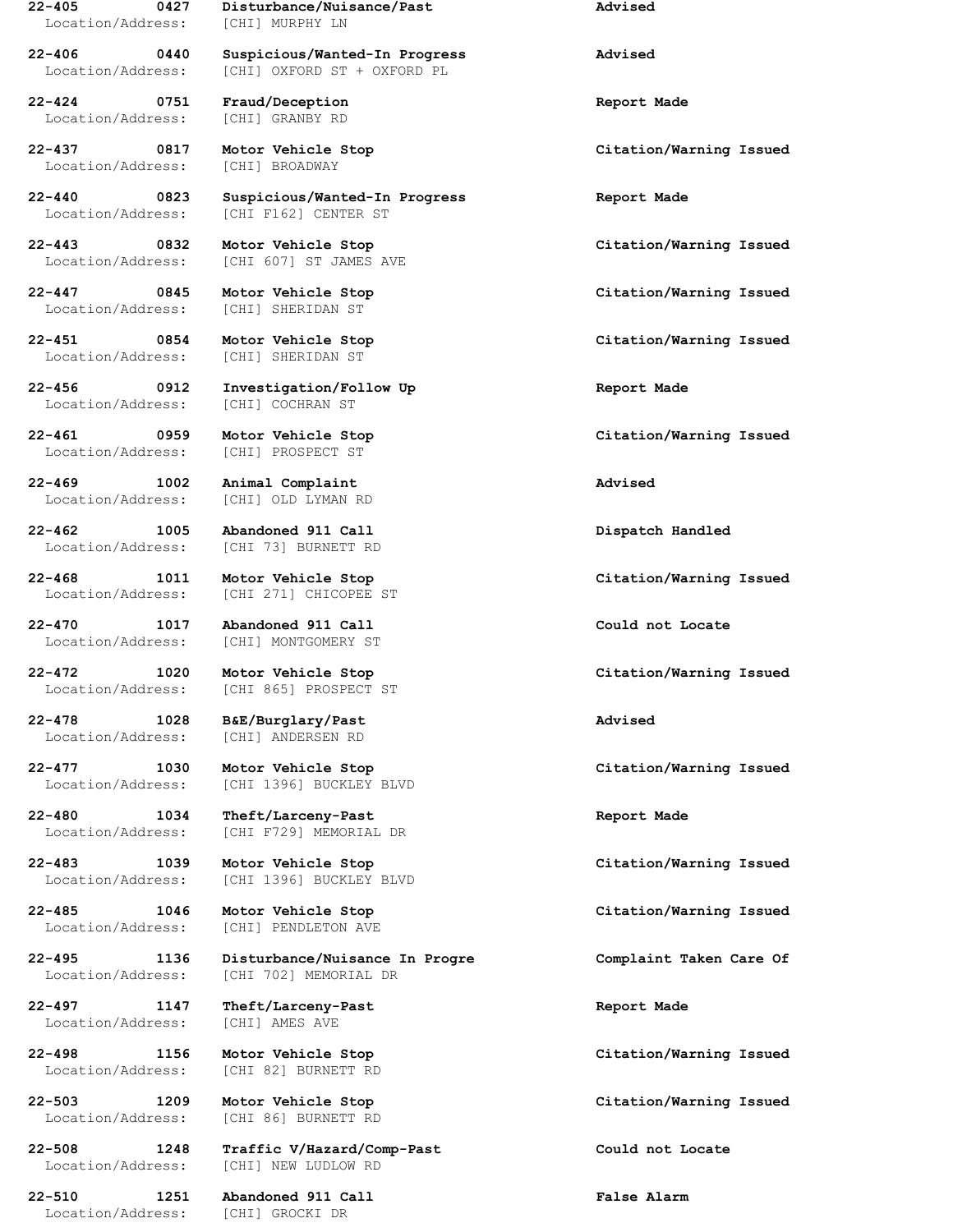**22-516 1319 Abandoned 911 Call Unfounded** Location/Address: [CHI] SPRINGFIELD ST

Location/Address: [CHI] CHICOPEE ST

**22-533 1412 Alarm False Alarm** Location/Address: [CHI 201] CHICOPEE ST

Location/Address: [CHI] BLANCHARD ST

**22-546 1457 Abandoned 911 Call Unfounded** Location/Address: [CHI] GROCKI DR

**22-561 1539 Police Response Advised** Location/Address: [CHI] VOLPE DR

Location/Address: [CHI] HAFEY ST

**22-598 1659 Alarm False Alarm**

Location/Address: [CHI] JAMES ST

Location/Address: [CHI] MILLER ST

**22-622 1807 Police Response Services Rendered** Location/Address: [CHI] MONTELLO RD

**22-626 1826 Abandoned 911 Call Dispatch Handled**

Location/Address: [CHI] LAMBERT TER

**22-520 1347 Motor Vehicle Stop Citation/Warning Issued** Location/Address: [CHI] MCKINSTRY AVE + YORK ST

**22-530 1405 B&E/Burglary/In Prog Advised**

**22-537 1433 Animal Complaint Report Made**

**22-551 1514 Harassment/Stalk/Threat-In Pro Advised** Location/Address: [CHI F162] CENTER ST

**22-553 1520 Disturbance/Nuisance In Progre Advised** Location/Address: [CHI F874] SPRINGFIELD ST

**22-563 1545 Traffic V/Hazard/Comp-In Progr Advised** Location/Address: [CHI F376] MEMORIAL DR

**22-574 1605 Investigation/Follow Up Report Made**

**22-578 1611 Trespass/Unwanted-Past Report Made** Location/Address: [CHI 1658] SPRINGFIELD ST

**22-585 1620 Traffic Incident/Crash Report Made** Location/Address: [CHI] GRATTAN ST + MEADOW ST

Location/Address: [CHI 624] SHERIDAN ST

**22-605 1727 Pub Svc/Chk Well Being Urgent Unfounded**

**22-609 1733 Trespass/Unwanted-In Progress Unfounded**

Location/Address: [CHI] WOODCREST DR

**22-631 1839 Damage/Vand/Mischief/Past Report Made** Location/Address: [CHI 938] MEMORIAL DR

**22-634 1846 Alarm False Alarm** Location/Address: [CHI F1309] MEMORIAL DR

**22-636 1910 Traffic V/Hazard/Comp-In Progr Services Rendered** Vicinity of: [CHI] SPRINGFIELD ST

**22-637 1911 Pub Svc/Chk Well Being Urgent Assist Given**

**22-641 1922 Motor Vehicle Stop Advised** Location/Address: [CHI] MEMORIAL DR + PONDVIEW DR

**22-662 2012 Motor Vehicle Stop Citation/Warning Issued** Location/Address: [CHI 735] GRANBY RD

Vicinity of: [CHI] WESTOVER RD

**22-667 2045 Motor Vehicle Stop Verbal Warning Issued**